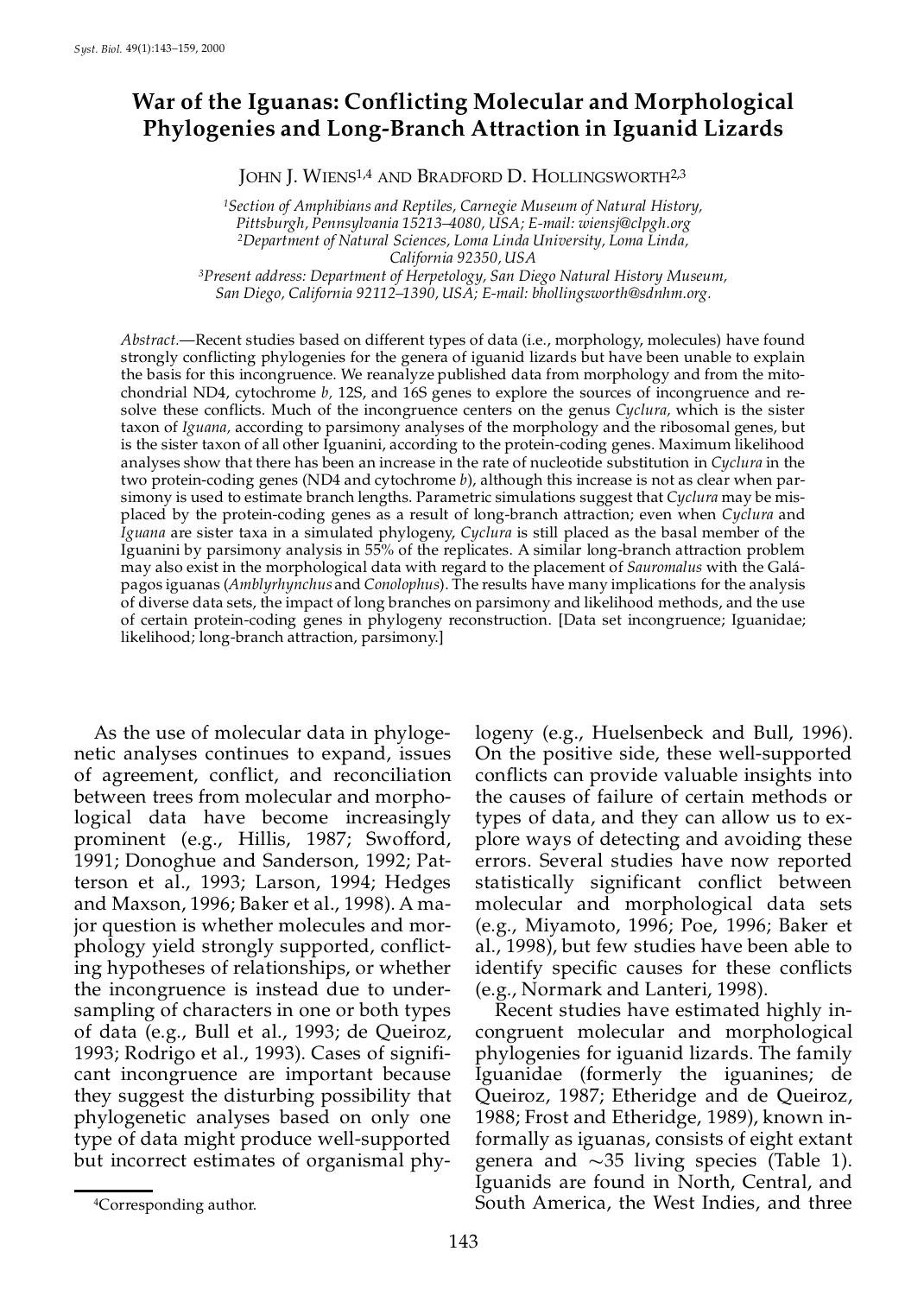TABLE 1. Genera, species, and distribution of extant iguanid lizards (after de Queiroz, 1987; Hollingsworth, 1998).

| Genus               | No.<br>species | Distribution                                                    |
|---------------------|----------------|-----------------------------------------------------------------|
| Amblyrhynchus       | 1              | Galápagos Islands                                               |
| <i>Brachylophus</i> | 2              | Fiji and Tonga island<br>groups                                 |
| Conolophus          | 2              | Galápagos Islands                                               |
| Ctenosaura          | 13             | Mexico and Central<br>America                                   |
| Cyclura             | 8              | West Indies (Greater<br>Antilles)                               |
| Dipsosaurus         | 2              | Southwestern U.S. and<br>Mexico                                 |
| Iguana              | $\overline{2}$ | Mexico to South<br>America and West<br>Indies (Lesser Antilles) |
| Sauromalus          | 5              | Southwestern U.S. and<br>Mexico                                 |

groups of Pacific ISlands (Figi, Tongo, and Galapagas) and are the only major clade of primarily herbivorous squamates (Etheridge and de Queiroz, 1988). Seemingly because of their relatively large body sizes and high degree of endemism on islands, the family also contains a large number of critically endangered species (Burghardt and Rand, 1982).

Iguanid lizard phylogeny has been the subject of several recent phylogenetic analyses. The first modern analysis of the family was the morphological study by de Queiroz (1987), which was expanded slightly by Norell and de Queiroz (1991). Sites et al. (1996) investigated iguanid phylogeny by using sequences from the mitochondrial ND4 gene (and adjacent transfer RNAs), comparing and combining these data with the morphological data published by de Queiroz (1987) and Norell and de Queiroz (1991). Petren and Case (1997) used mitochondrial cytochrome *b* sequences to examine relationships within the genus *Sauromalus* and its position relative to other iguanid genera. Rassmann (1997) sequenced the 12S and 16S ribosomal mitochondrial genes to test the monophyly of the Galápagos iguanas (*Amblyrhynchus* and *Conolophus*) relative to other iguanid genera. Hollingsworth (1998) examined the species and genuslevel phylogeny of the Iguanini (iguanids

exclusive of the basal *Brachylophus* and *Dipsosaurus*) using a morphological data set that included the characters used by de Queiroz (1987).

Sites et al. (1996) found that the trees they estimated from ND4 sequences and morphological data were significantly in conflict; however, the morphological trees they generated were very poorly resolved. Furthermore, they were unable to find a definitive explanation for the conflict, although they discussed several possible causes, including long-branch attraction (LBA). Nevertheless, they combined the conflicting data sets and used this combined-data tree, which was largely the same as the molecular tree, as their preferred estimate of phylogeny for the family.

In this study we reanalyze all of the published morphological and molecular data sets for iguanid lizards, to further explore this incongruence and its possible sources. Our results suggest that at least part of the conflict may result from LBA in the proteincoding genes associated with an accelerated rate of change in the genus *Cyclura.* Other conflicting relationships may be associated with long branches in the morphological data, in a different set of genera. The results have many implications for the analysis of diverse data sets, LBA, the use of parsimony versus likelihood methods, rates of molecular and morphological evolution, and the use of certain proteincoding genes in phylogeny reconstruction.

### MATERIALS AND METHODS

DNA sequence data were provided by the respective authors or obtained from GenBank. Alignment of the protein-coding sequences (cytochrome *b* and ND4) was relatively straightforward and was performed with Sequencher 3.0 (Gene Codes Corporation). The 12S and 16S ribosomal DNA sequences were realigned using information on secondary structure (following Kjer, 1995; Titus and Frost, 1996): Homologous stem regions were constrained to align to one another while allowing for optimal placement of gaps in other regions. Alignments were performed using CLUSTAL X (a modification of CLUSTAL W; Thompson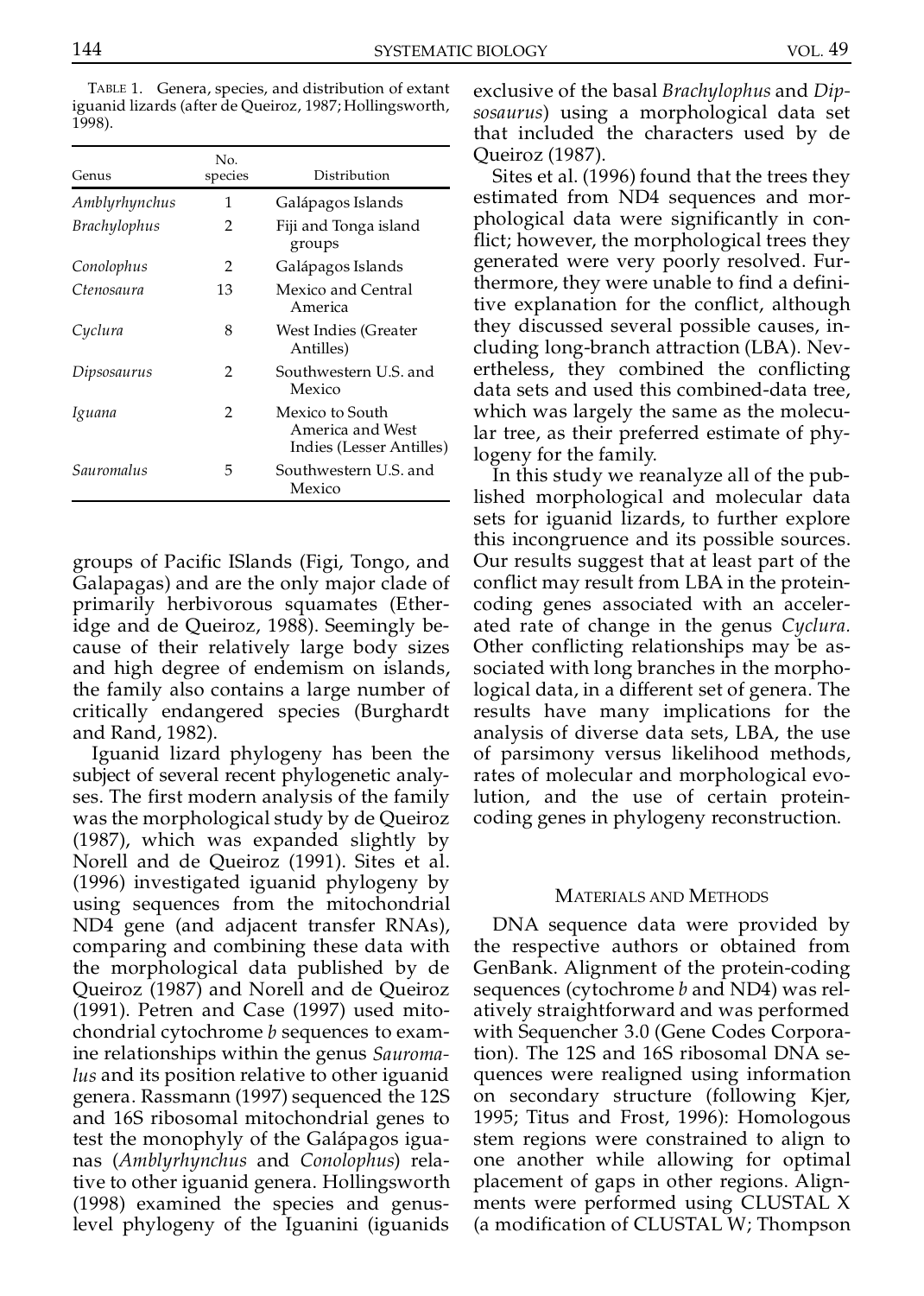et al., 1994), following the procedure outlined in Wiens and Reeder (1997), which was based on that of Titus and Frost (1996). Homologous stems were constrained to align to one another by placing an identical 10-mer sequence ("GATCATCTAG") before and after each of the stems hypothesized by Rassmann (1997) in all species prior to alignment (these were then removed after alignment). Given these structural constraints, different gap costs were explored for both the 12S and 16S genes (by considering gap-opening penalties of 5, 10, and 15). Regions that differed in their alignment under the different gap costs were considered to be "alignment ambiguous" and were removed from the analysis. Other alignment parameters were gap extension penalty = 0.10, delay divergent sequences = 40%, and transitions = transversions. Testing different values for these parameters caused changes only in areas that were considered to be ambiguously aligned under different gap-opening penalties (Wiens, unpubl. data).

All phylogenetic analyses were performed using PAUP\* (versions 4.0.0d63 and 4.0b1; Swofford, 1998); the data matrices used are available from the authors on request. The morphological data were those of Hollingsworth (1998), but with two minor corrections to his published data matrix regarding *Iguana delicatissima* (character  $20 =$  state 2, character  $21 =$  state 0). DNA sequence data sets were initially analyzed using unweighted parsimony. The shortest trees were sought by using heuristic searches, with 50 random-addition sequence replicates per search and TBR branch swapping. Support for individual clades was evaluated by nonparametric bootstrapping (Felsenstein, 1985a), using 1,000 pseudoreplicates per analysis with five random-addition sequences per pseudoreplicate. Our cutoff value for "strongly supported" was a bootstrap value of  $\sim$ 70% or higher (based on Hillis and Bull, 1993; but see their caveats). Gaps in DNA sequences were treated as an alternative character state in parsimony analyses rather than as missing data, assuming that insertions and deletions also represent evolutionary changes. Although the nonindependence of nucleotide positions associated with contiguous gaps may be problematic, contiguous gaps in this study were all at phylogenetically uninformative sites.

Maximum likelihood was used to compare the relative likelihoods of trees from the parsimony analyses, to compare the goodness-of-fit of different models of sequence evolution to the observed data, and to search for optimal likelihood trees. Trees from the parsimony analysis were compared using six nested models of increasing complexity (loosely following Huelsenbeck and Crandall, 1997; Sullivan et al., 1997): (1) Jukes–Cantor (JC; Jukes and Cantor, 1969: assuming equal rates of change for transitions and transversions and equal base frequencies), with no invariable sites and no among-site rate variation; (2) Kimura twoparameter (K2P; Kimura, 1980: assuming different rates of change for transitions and transversions and equal base frequencies), with no invariable sites or among-site rate variation; (3) Hasegawa– Kishino–Yano (HKY85; Hasegawa et al., 1985: assuming different rates for transitions and transversions and unequal base frequencies), with no invariable sites or among-site rate variation; (4) HKY85 with some sites assumed to be invariable but equal rates of change assumed at variable sites (HKY85 + I; Hasegawa et al., 1985); (5) HKY85 with some sites assumed to be invariable, and variable sites assumed to follow a gamma distribution (HKY85 + I +  $\Gamma$ ; Gu et al., 1995); and (6) general time-reversible (GTR; Yang, 1994: assuming a different rate for all six classes of substitutions), with some sites assumed to be invariable, and variable sites assumed to follow a gamma distribution  $(GTR + I + \Gamma)$ . Specific model parameters for likelihood analyses (e.g., base frequencies, transition– transversion ratios, proportion of invariable sites, gamma distribution shape parameter) were estimated from the data using PAUP\*. Using maximum likelihood, the goodness-of-fit of different models to the observed data can be evaluated by comparing likelihoods for different models for the same tree. Although the tree with the overall highest likelihood for a given model might be best found by extensively searching the tree space, the comparison of different models on the same tree allows the use of the  $\chi^2$  test to compare how well different models fit the data. The statistical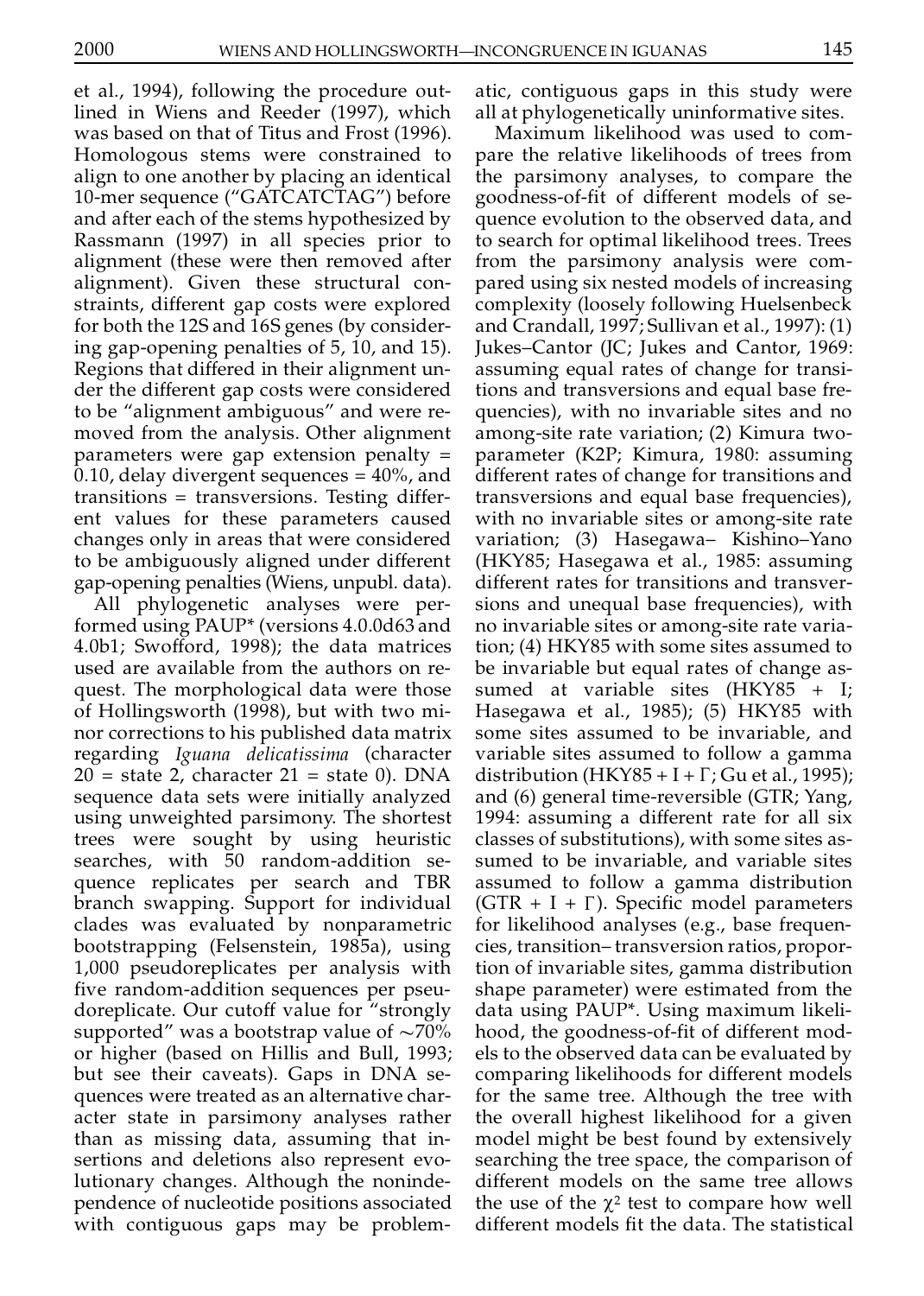significance of differences in likelihoods of the models was evaluated by using the likelihood-ratio test statistic  $-2log\Lambda$  (the difference between the negative log likelihoods for the two models, multiplied by two), which should approximate a  $\chi^2$  distribution with the degrees of freedom being equal to the difference in the number of parameters between the two models (Yang et al., 1995). The best-fitting model was then used in a heuristic search to find the overall best likelihood topology, using TBR branch swapping and 10 random-addition sequence replicates. Support for likelihood trees was evaluated using nonparametric bootstrapping, with 100 pseudoreplicates and one random-addition sequence replicate per bootstrap pseudoreplicate.

Hollingsworth (1998) analyzed his morphological data using both the polymorphic (or baseline) and frequency-bin methods to code within-species variation (Wiens, 1995). Those methods give very similar results for these data (probably because there is relatively little intraspecific variation), although frequency coding generally performs better than baseline/polymorphic coding in simulation and congruence analyses (Wiens and Servedio, 1997, 1998; Wiens, 1998a) and was the method used in this study unless noted otherwise.

Incongruence between the molecular and morphological data sets was examined in three ways. First, data sets were analyzed separately, and the support for conflicting clades was evaluated using nonparametric bootstrapping. Although this is not a statistical test of incongruence in the strict sense, it is a test of whether or not any clades are in strongly supported disagreement between data sets, and unlike many other incongruence tests, can identify which clades are in conflict. Second, we used the incongruence length difference test (ILD) proposed by Farris et al. (1994) to test for overall significant conflict between the data sets. This test involves finding the incongruence index (Mickevich and Farris, 1981) for the data sets when analyzed separately and then randomly repartitioning the combined data to generate a null distribution of this statistic, assuming no significant conflict. All parsimony-uninformative characters were removed from each data set be-

fore analysis (not merely the invariant characters, as was recommended by Cunningham, 1997), and 1,000 replicates were analyzed for each pair of data matrices using the "partition homogeneity" test in PAUP\* (Swofford, 1998). For each repartitioned data set, heuristic searches with five random-addition sequence replicates each and TBR branch swapping were used. Finally, we used the Wilcoxon signed ranks test (WSR; Templeton, 1983) to test whether or not a given data set significantly rejected the best tree from another data set (as recommended by Larson, 1994), based on the number of changes in each character on each topology. A list of changes was obtained using the "compare two trees" option in MacClade (Maddison and Maddison, 1992). The critical values for a two-tailed test (Rohlf and Sokal, 1981; their Table 30) were used to determine statistical significance (Felsenstein, 1985b; Larson, 1994). Other tests of incongruence have been proposed but are either difficult to apply to morphological data (e.g., likelihood ratio test; Huelsenbeck and Bull, 1996) or are similar to the ones utilized here (e.g., Rodrigo et al., 1993). To test for the presence of substantial conflict in different parts of the phylogeny, the ILD test was rerun, but with the clades previously identified as conflicting constrained to be monophyletic. This tested for the presence of significant conflict apart from these constrained clades (A. de Queiroz, pers. comm.).

The data sets used in this study contained very different numbers of terminal taxa, ranging from 10 (Rassmann, 1997) to 45 (Hollingsworth, 1998). For many of the analyses, we considered it important to have comparable numbers of taxa in each data set, and so some taxa were excluded. For all analyses, we excluded a large number of taxa in the data sets of Petren and Case (1997) and Hollingsworth (1998), because many of these were merely different populations of *Sauromalus.* Although incomplete taxon sampling can have a negative impact on the accuracy of higher-level analyses (e.g., Graybeal, 1998; Hillis, 1998; Wiens, 1998b), our analyses of the complete data sets from these two studies suggest that our exclusion of taxa has little impact on the topology or support for the generic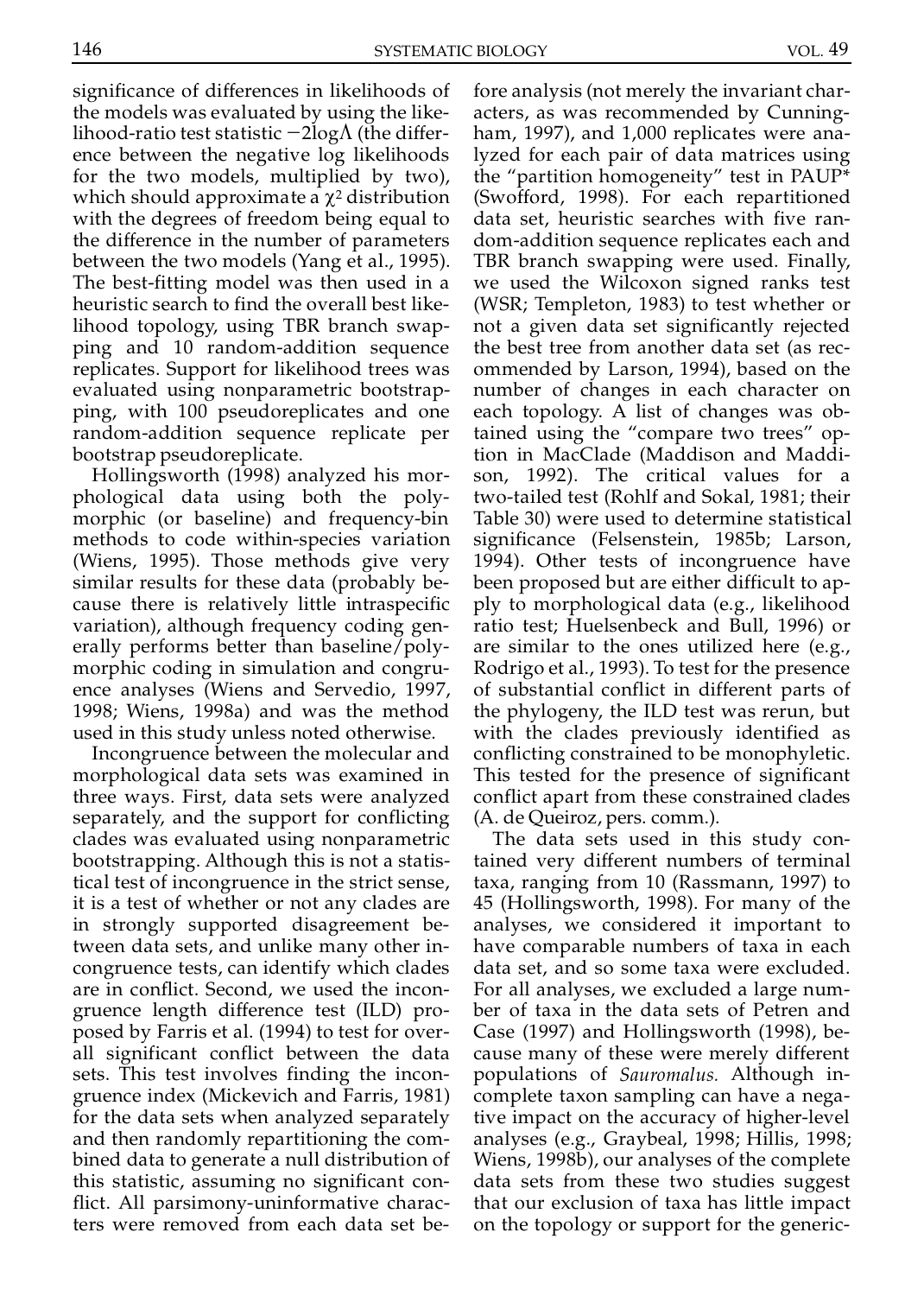level relationships (Petren and Case, 1997; Hollingsworth, 1998; Wiens, unpubl.). The data set of Sites et al. (1996), which has the most generally thorough taxon sampling among the molecular studies, was used as a template to guide the inclusion and exclusion of taxa in other data sets. In a few cases, data from congeners were used interchangeably, to allow generic- level relationships to be compared when a different species was sampled from each genus. The Arizona/Mainland population of *Sauromalus ater* (= *S. obesus*) sampled by Petren and Case (1997) and Hollingsworth (1998) was used to represent *S. ater,* because this was the population sampled in the other molecular analyses. Hollingsworth (1998) synonymized *Sauromalus obesus* with *S. ater,* and we use *S. ater* for the remainder of the paper.

Because all data sets agree that extant iguanid genera exclusive of *Dipsosaurus* and *Brachylophus* form a monophyletic group (the Iguanini of de Queiroz, 1987), these two genera were used to root the tree, rather than referring to some outgroup external to the Iguanidae. This means that our analysis did not address the position of *Brachylophus* and *Dipsosaurus* relative to the iguanid root; but this eliminated potential problems associated with uncertain outgroup relationships (Frost and Etheridge, 1989) and inclusion of long-branch outgroup taxa. Hollingsworth (1998) did not use species of *Brachylophus* and *Dipsosaurus* as units in his analysis, but we used his unpublished data for these species to include them as terminal taxa in our study.

A major question in the analysis of diverse data is what constitutes a "data set" (e.g., Kluge and Wolf, 1993; Chippindale and Wiens, 1994)? In this study, we used the data from each of the major studies of iguanid phylogeny as a data set; for the molecular studies each of these roughly corresponds to a different gene. However, the molecular data of Sites et al. (1996), although consisting largely of ND4 sequences, also contained a small region with the complete sequences of three tRNA genes (217 bp total). The data from the two ribosomal genes also were combined. This pooling avoided the use of any data sets that were extremely small (in terms of numbers of informative characters); moreover, our analyses and those of Sites et al. (1996) suggest that neither the two ribosomal genes nor the ND4 and tRNA sequences give trees that conflict strongly with each other.

The various molecular data sets and the morphological characters were also combined and analyzed together. The combination of strongly conflicting data sets is controversial (see reviews by de Queiroz et al. [1995] and Huelsenbeck et al. [1996a]). We combined these data to examine the effects of the practice in this case, rather than simply use the combined-data tree as the best estimate of iguanid phylogeny. All characters were weighted equally in the combined analyses. Some of the taxa in the combined analyses were missing data from one or more data sets, but resampling and simulation studies suggest that inclusion of these incomplete taxa should not greatly disrupt analyses (Wiens and Reeder, 1995; Wiens, 1998c).

Initial results suggested that LBA (Felsenstein, 1978) might be occurring in the two protein-coding genes (ND4 and cytochrome *b*) and in the morphological data. To test this hypothesis, we used parametric bootstrapping as described by Huelsenbeck et al. (1996b) and Huelsenbeck (1997). For the DNA sequence data, we used the program Siminator (by J. P. Huelsenbeck) to simulate a number of data sets with parameters identical to those estimated for the combined ND4 and cytochrome *b* data sets, but with the hypothesized long branches being separate in the true (model) phylogeny. We then analyzed these simulated data sets to determine how often parsimony and likelihood analyses correctly estimate trees in which these branches are separate versus estimating trees in which the long branches are incorrectly placed together. Parameters for the simulations (number of nucleotides, branch lengths, base frequencies, transition:transversion ratio shape of the  $\Gamma$  distribution of rate variation among sites) were estimated using maximum likelihood (HKY +  $\Gamma$  model; more complex models cannot be simulated with current versions of Siminator). One hundred replicates of each of the simulated trees were analyzed using unweighted par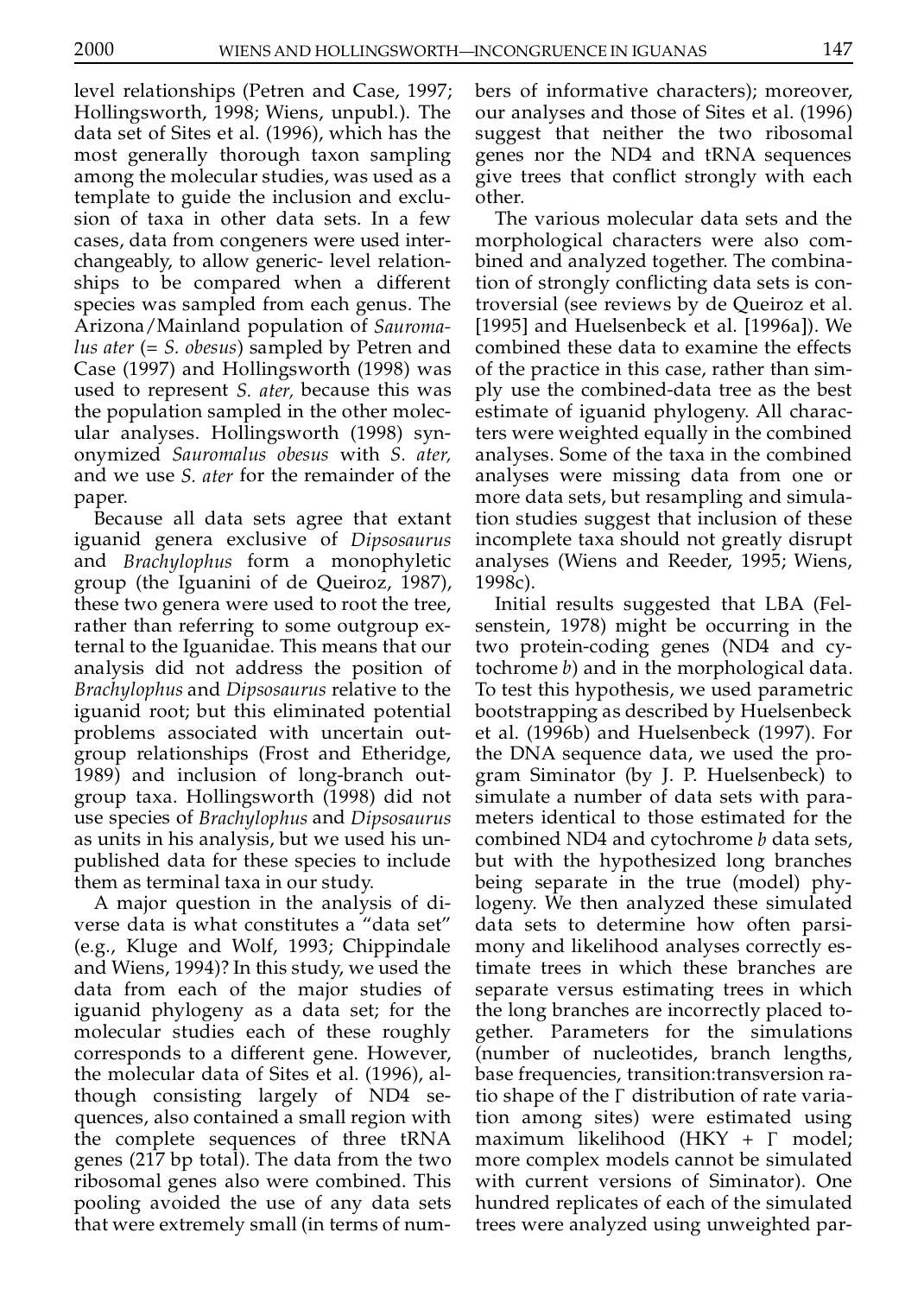simony and maximum likelihood (HKY +  $\Gamma$ ; using the simulated base frequencies, transition : transversion ratio, and shape of the Gdistribution of rate variation among sites). As a control, we also simulated a phylogeny in which the long branches were sister taxa, as in the observed trees from parsimony analyses.

The possibility of LBA in the morphological data was also investigated by using parametric bootstrapping. Unfortunately, available methods for estimating branch lengths for trees from discrete morphological data are limited. In this study, branch lengths were estimated based on the proportion of morphological characters changing on a branch over the total number of morphological characters in the analysis; rates of change were based on polymorphic coding (changes would be considerably more difficult to estimate and simulate if treated as frequencies). Trees in which the putative long branch taxa were separated and those where they were sister taxa were both simulated. For each simulation, each data set contained 142 characters (the number of characters in the data set of Hollingsworth, 1998). For the sake of simplicity, all characters were assumed to be binary and fixed (intraspecifically invariant). One hundred replicates were analyzed for each model tree using parsimony. Simulations were performed using a program written in C by Wiens.

## **RESULTS**

For all three molecular data sets, the  $GTR + I + \Gamma$  model (the most parameter-rich model) has the best goodness-of-fit (using trees from the unweighted parsimony analysis); and likelihood ratio tests show that this model substantially improves the likelihood score relative to the next most complex model in all three cases (results not shown). This model was used to estimate phylogenies for all three data sets using maximum likelihood.

Trees from the separate and combined analyses are summarized in Figure 1, and basic statistics for each data set are given in Table 2. Parsimony analysis of the combined ND4 and tRNA sequences (referred to as the ND4 data set hereafter) strongly

supports the following intergeneric clades: (1) *Cyclura* as the sister taxon of all other iguanid genera above *Brachylophus* and *Dipsosaurus,* (2) *Ctenosaura* as the sister taxon of the Galápagos iguanas (*Amblyrhynchus* and *Conolophus*), and (3) *Sauromalus* as the sister taxon of *Iguana.* The likelihood tree for these data is nearly identical to the parsimony tree, except that the Galá pagos iguanas are paraphyletic in the likelihood tree. However, the three intergeneric clades that are strongly supported by parsimony are only weakly supported by likelihood. The cytochrome *b* data support a parsimony phylogeny that is nearly identical to that based on ND4 (Fig. 1), the only difference being that *Ctenosaura* is paraphyletic with respect to *Conolophus* in one of the two shortest trees. However, this tree is not generally well supported. The likelihood tree for the cytochrome *b* data is the same as one of the parsimony trees except that *Cyclura* is placed with *Iguana* and *Sauromalus* rather than as the sister taxon of all other Iguanini. The parsimony tree based on the ribosomal 12S and 16S genes is weakly supported except for the monophyly of the Iguanini. *Ctenosaura similis* is placed with the Galápagos iguanas and *Ctenosaura quinquecarinata* is placed in a clade with *Sauromalus, Cyclura,* and *Iguana; Cyclura* and *Iguana* are sister taxa. The likelihood tree is similar (and also weakly supported), except that both species of *Ctenosaura* sampled are in a clade with the Galápagos iguanas (which are monophyletic) and *Cyclura* is the sister taxon of *Sauromalus* instead of *Iguana.* The morphological data strongly support the following intergeneric clades: (1) the Galapagos iguanas (*Amblyrhynchus* + *Conolophus*), (2) the Galápagos iguanas plus *Sauromalus,* and (3) *Iguana* and *Cyclura.* Combined analysis of the three molecular data sets and the morphological data supports the generic-level relationships suggested by the parsimony analyses of the ND4 and cytochrome *b* data sets. The latter two data sets contain more than two-thirds of the parsimony-informative characters in the combined data.

The results of the ILD tests (Table 3) suggest substantial conflict between the morphological data set and the ND4 and cytochrome *b* data sets (but not the 12S–16S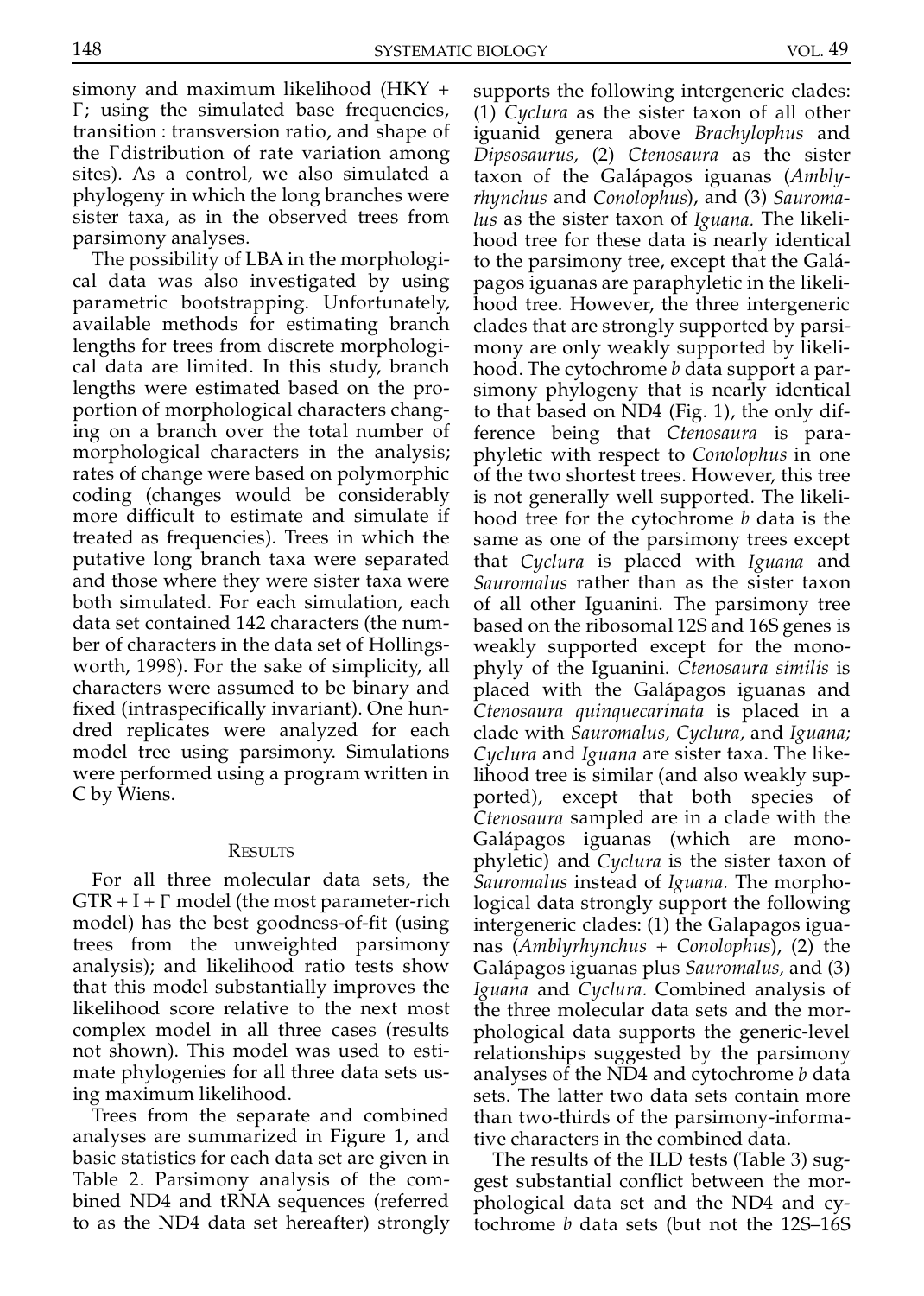

FIGURE 1. Estimated phylogenies of iguanid lizards based on parsimony and likelihood analyses of each of the separate data sets (see Table 2 for description of data sets and trees). Trees are drawn as phylograms, with branch lengths reflecting the estimated amount of evolutionary change. Numbers adjacent to branches are bootstrap val ues (values <50% not shown). Trees are unrooted, but the root is most likely on the branch leading to *Brachylophus* or *Dipsosaurus.* The cytochrome *b* tree is one of two shortest trees; the black bullet indicates a clade that is collapsed in the strict consensus of the two trees.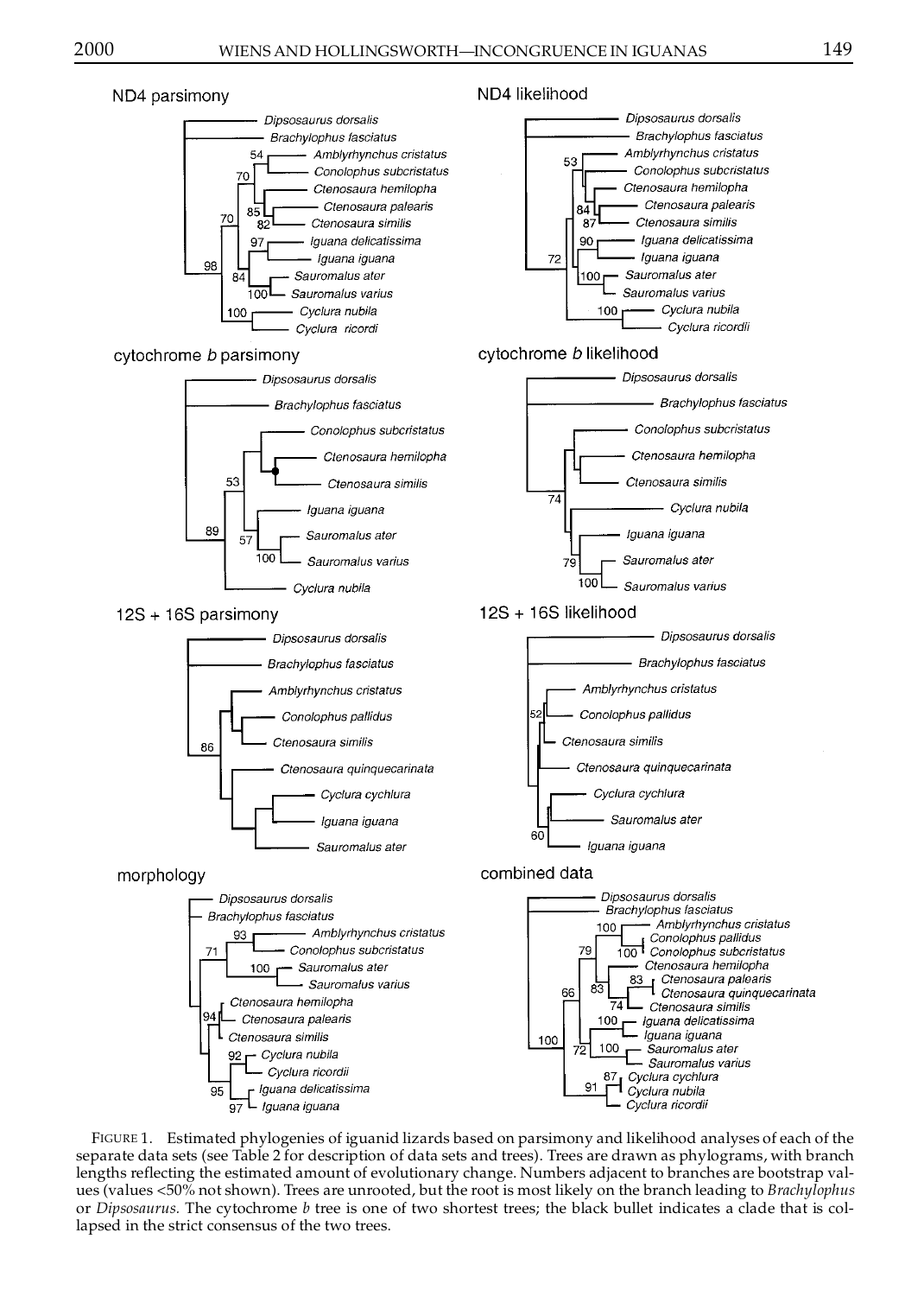|                        | .    | . .        |       |         |                |
|------------------------|------|------------|-------|---------|----------------|
| Data type              | Taxa | Characters | Trees | Length  | -Ln likelihood |
| Morphology             | 13   | 84         |       | 195.7   |                |
| $ND4 (+ tRNAs)$        | 13   | 229 (901)  |       | 865     | 4772.670       |
| Cytochrome b           | 10   | 218 (903)  |       | 735     | 4196.408       |
| $12S + 16S$            | Q    | 92 (876)   |       | 354     | 2672.190       |
| Molecules + morphology | 16   | 618        |       | 2,178.4 |                |

TABLE 2. Basic description of the morphological, molecular, and combined data sets for iguanid lizards (trees shown in Fig. 1). Taxa refer only to the number used in these analyses, characters refer only to parsimony-informative characters (total number of base pairs for sequence data are given in parentheses), and trees refers to the number of equally parsimonious topologies from an unweighted analysis.

data set), and the combined molecular data. There is no significant conflict between any of the three molecular data sets. The results of the WSR tests (Table 4) show that the morphological data strongly reject the shortest trees from all three molecular data sets and the shortest morphological tree is rejected by all three molecular data sets. The ND4 data do not reject the shortest 12S–16S topology but do reject one of the shortest cytochrome *b* trees without rejecting the other. The cytochrome *b* data do not reject the ND4 tree but do reject the 12S–16S trees. The 12S–16S data do not reject either the ND4 or cytochrome *b* trees.

Examination of the separately analyzed data sets suggests two major points of strongly supported incongruence between the morphology and two or more of the molecular data sets: (1) the placement of *Cyclura* as basal within Iguanini by the molecular data (but not by the ribosomal genes or by cytochrome *b* using likelihood) and as the sister taxon of *Iguana* by the morphological data, and (2) the placement of *Sauromalus* in a clade with *Iguana* (along with *Cyclura* in some analyses and data sets) by the molecular data sets and in a clade with the

TABLE 3. Results of ILD tests between data sets for iguanid lizards.

| Data sets compared                     | $P$ -value |
|----------------------------------------|------------|
| Morphology vs. ND4                     | 0.002      |
| Morphology vs. cytochrome b            | 0.006      |
| Morphology vs. 12S-16S                 | 0.257      |
| Morphology vs. combined molecular data | 0.002      |
| ND4 vs. cytochrome b                   | 1.000      |
| ND4 vs. 12S-16S                        | 0.388      |
| Cytochrome b vs. 12S-16S               | 0.364      |

Galápagos iguanas by the morphological data. In fact, these conflicts involve most of the genera within the Iguanini. Constrained ILD tests confirm the presence of multiple points of significant conflict between the molecular and morphological data (Table 5). When the clade *Cyclura* + *Iguana* is constrained to be monophyletic, however, the conflict is no longer significant, suggesting that this clade accounts for much of the incongruence between the molecular and morphological data for iguanid lizards. Nevertheless, when the ILD test is run with *Cyclura* and *Iguana* deleted, highly significant conflict  $(P = 0.006)$  remains.

The statistically significant, strongly supported conflict between the molecular data (especially the protein-coding genes) and the morphological data suggests the presence of some systematic error in one or both types of data. Examination of the branch lengths estimated by maximum likelihood for the ND4 and cytochrome *b* trees suggests that the branches associated with the genus *Cyclura* are relatively long, which raises the possibility that LBA is the source of error (Fig. 1). A parametric bootstrapping simulation of the combined ND4 and cytochrome *b* data (Fig. 2) shows that when *Cyclura* and *Iguana* are sister taxa in the simulated model tree, parsimony recovers this clade correctly in only 10% of the replicates (Fig. 3). In the majority of replicates (55%), *Cyclura* is placed as the basal lineage of the Iguanini, just as it is in the parsimony estimates from the empirical data (Fig. 2); the ancestor of the Iguanini also represents a relatively long branch. This result strongly suggests that the *Cyclura* branch is long enough to mislead parsimony analysis. Maximum likelihood analysis of the simu-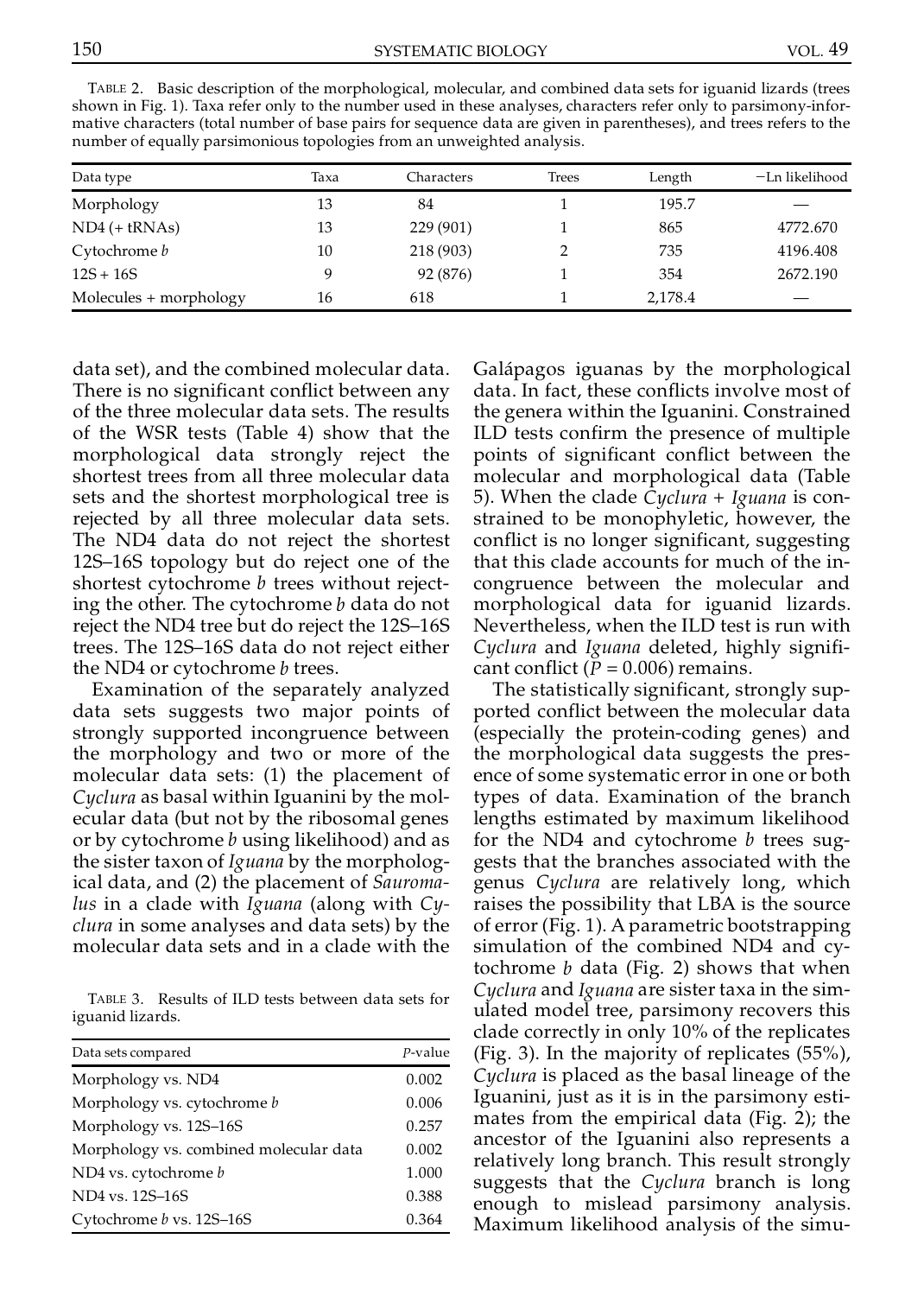TABLE 4. Results of WSR tests between trees from different data sets for iguanid lizards. Intraspecific variation in morphology was coded by using the polymorphic method (to avoid the complex weighting of the frequency method), but the single shortest tree from the frequency method was used as the morphology tree (this is one of the shortest trees obtained using polymorphic coding).

| Data set        | Tree 1              | Tree 2              | $P$ -value |
|-----------------|---------------------|---------------------|------------|
| Morphology      | Morphology          | ND <sub>4</sub>     | < 0.01     |
|                 | Morphology          | Cytochrome b-tree 1 | < 0.01     |
|                 | Morphology          | Cytochrome b-tree 2 | < 0.01     |
|                 | Morphology          | 12S-16S             | < 0.01     |
| ND <sub>4</sub> | ND4                 | Morphology          | < 0.01     |
|                 | ND <sub>4</sub>     | Cytochrome b-tree 1 | 0.02       |
|                 | ND <sub>4</sub>     | Cytochrome b-tree 2 | >0.05      |
|                 | ND4                 | 12S-16S             | >0.05      |
| Cytochrome b    | Cytochrome b-tree 1 | Morphology          | 0.02       |
|                 | Cytochrome b-tree 2 | Morphology          | < 0.01     |
|                 | Cytochrome b-tree 1 | ND <sub>4</sub>     | >0.05      |
|                 | Cytochrome b-tree 2 | ND <sub>4</sub>     | >0.05      |
|                 | Cytochrome b-tree 1 | 12S-16S             | 0.02       |
|                 | Cytochrome b-tree 2 | 12S-16S             | 0.02       |
| 12S-16S         | 12S-16S             | Morphology          | 0.01       |
|                 | 12S-16S             | ND <sub>4</sub>     | >0.05      |
|                 | 12S-16S             | Cytochrome b-tree 1 | >0.05      |
|                 | 12S-16S             | Cytochrome b-tree 2 | >0.05      |

lated data sets using the  $HKY + \Gamma$  model recovers the correct *Cyclura* + *Iguana* clade in 25% of the replicates (Fig. 3). In 31% of the replicates, *Cyclura* is placed as the sister taxon of *Iguana* + *Sauromalus* (as it is in the likelihood trees in the real data; Fig. 2), whereas in 25% of the replicates *Cyclura* is the sister taxon of *Sauromalus.* In contrast to parsimony, maximum likelihood never places *Cyclura* as the basal member of the Iguanini. When *Cyclura* is the basal member of the Iguanini in the model trees, parsi-

TABLE 5. Results of ILD tests (morphology vs. com bined molecular data) with certain conflicting clades identified in the separate analyses constrained to be monophyletic.

| Constrained clade                                              | P-value |
|----------------------------------------------------------------|---------|
| No constraints                                                 | 0.002   |
| (Sauromalus, Iguana, Ctenosaura,<br>Amblyrhynchus, Conolophus) | 0.008   |
| (Ctenosaura, Amblyrhynchus, Conolophus)                        | 0.001   |
| (Iguana, Sauromalus)                                           | 0.019   |
| (Cyclura, Iguana)                                              | 0.126   |
| (Sauromalus, Amblyrhynchus, Conolophus)                        | 0.004   |

mony always recovers this aspect of the tree correctly, whereas maximum likelihood is successful in 88% of the replicates but places *Cyclura* as the sister taxon of *Iguana* + *Sauromalus* in 7%.

There is also a possibility of LBA in the morphological data set. In the trees based on the morphological data, the branches associated with *Sauromalus* and the Galápagos iguanas are relatively long, and the grouping of these three genera is strongly contradicted by all three molecular data sets. Parametric bootstrapping of the morphological data set, assuming a tree in which *Sauromalus* is related to *Cyclura* and *Iguana* (as suggested by the molecular data sets), provides some evidence, albeit weak, for LBA (Fig. 4). The correct (simulated) placement of *Sauromalus* is recovered in less than half of the replicates (43%), but the expected result (given LBA)—*Sauromalus* grouping with the Galápagos iguanas regardless of its true relationships—appears in only 24% of the replicates. However, it is possible that the lengths of these branches used in the simulations were underestimated, and that longer branches would provide stronger ev-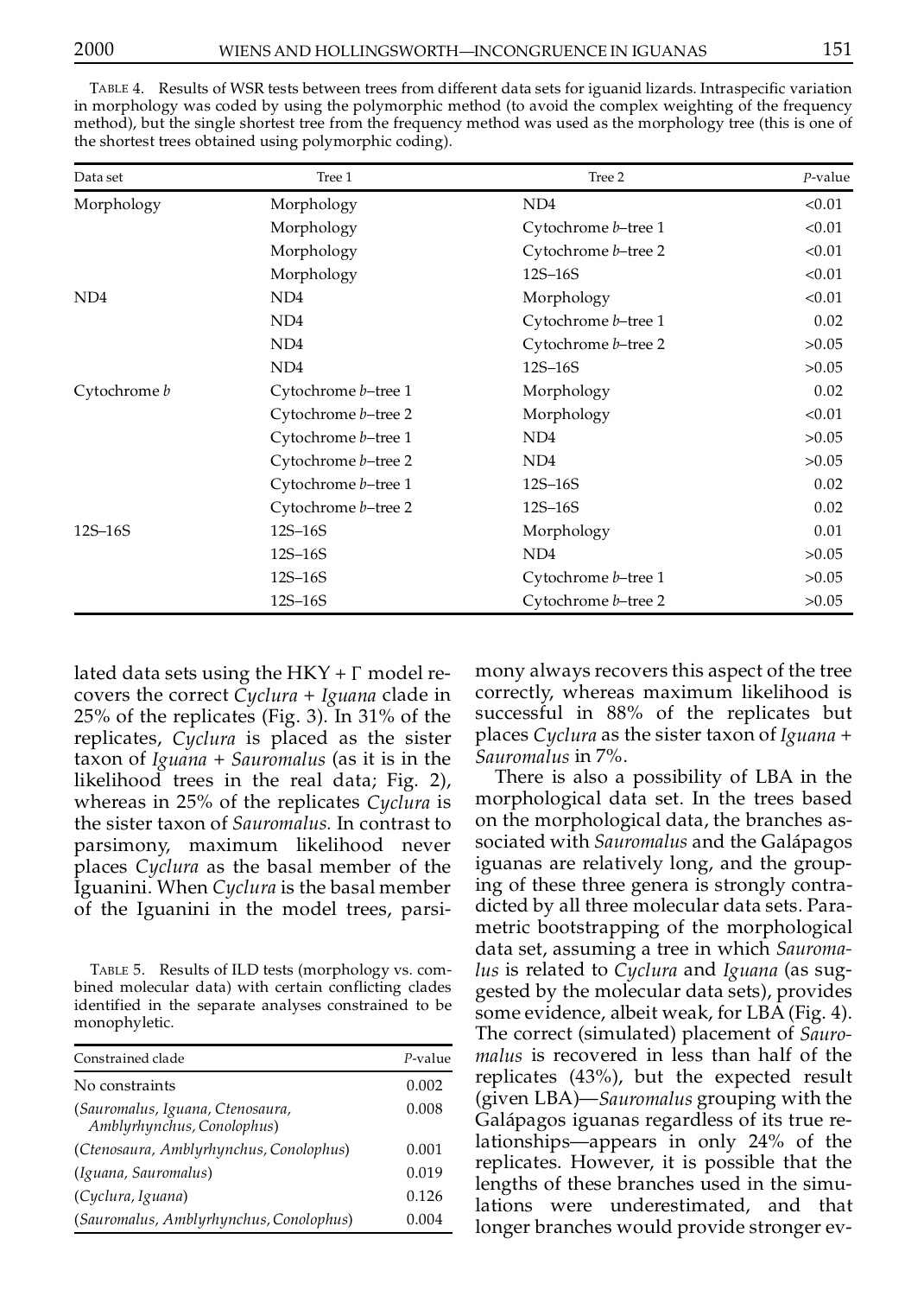

FIGURE 2. Parsimony and likelihood trees for the combined ND4 and cytochrome *b* data sets. Numbers adjacent to branches are bootstrap values (values <50% not shown). Trees are drawn as phylograms, with branch lengths reflecting the estimated amount of evolutionary change. Parsimony length =  $1598$ . -Ln likelihood = 8992.595.

idence for LBA. When the estimated morphological phylogeny is assumed to be true (Fig. 4), the correct placement of *Sauromalus* is recovered in 52% of the replicates, the next most common result (31%) being an unresolved placement.

### **DISCUSSION**

#### *Long-Branch Attraction*

The results of our analyses suggest that LBA, the tendency for taxa with long branches to be placed together in an estimated phylogeny regardless of their actual relationships, may explain much of the data set incongruence in iguanid lizards. LBA is an important issue in phylogenetics because it can cause methods to estimate phylogenies that are both incorrect and statistically well-supported. Yet, despite its potential importance, few well-documented empirical examples of this phenomenon have been presented (amniotes [Huelsenbeck et al., 1996b]; insects [Huelsenbeck, 1997]; rodents [Sullivan and Swofford, 1997]).

Huelsenbeck (1997) proposed two criteria for deciding whether or not there is sufficient evidence in a given empirical study to invoke LBA: (1) the long branches must be shown to be long enough to attract each other (i.e., in simulations in which the simulated branch lengths are equivalent to the

observed empirical branch lengths, the long branch taxa will be placed together even when they are not sister taxa); and (2) a method that is relatively insensitive to LBA (i.e., maximum likelihood) must be shown to separate the long branches in the estimated trees. Both of these criteria are met in the iguanid example, at least for the ND4 + cytochrome *b* data.

A third criterion that might be added to this list is to provide evidence (i.e., from other data sets) that the long branches are not actually sister taxa. In the case of iguanid lizards, the morphological data and ribosomal DNA sequences suggest that *Iguana* and *Cyclura* are sister taxa, and that *Cyclura* is not at the base of the Iguanini. Other studies also have discussed evidence from independent data sets (i.e., morphology) that the putative long-branch taxa are not closest relatives (e.g., Sullivan and Swofford, 1997). However, in the case of the strepsipteran insects, evidence from morphological data suggests that the long branches may be sister taxa (Whiting et al., 1997), and that this example may actually represent long-branch repulsion—the tendency of maximum likelihood and similar methods to separate long branches that are actually closest relatives (Siddall, 1998).

Our results from iguanid lizards have interesting implications for the ongoing debate over the relative superiority of parsi-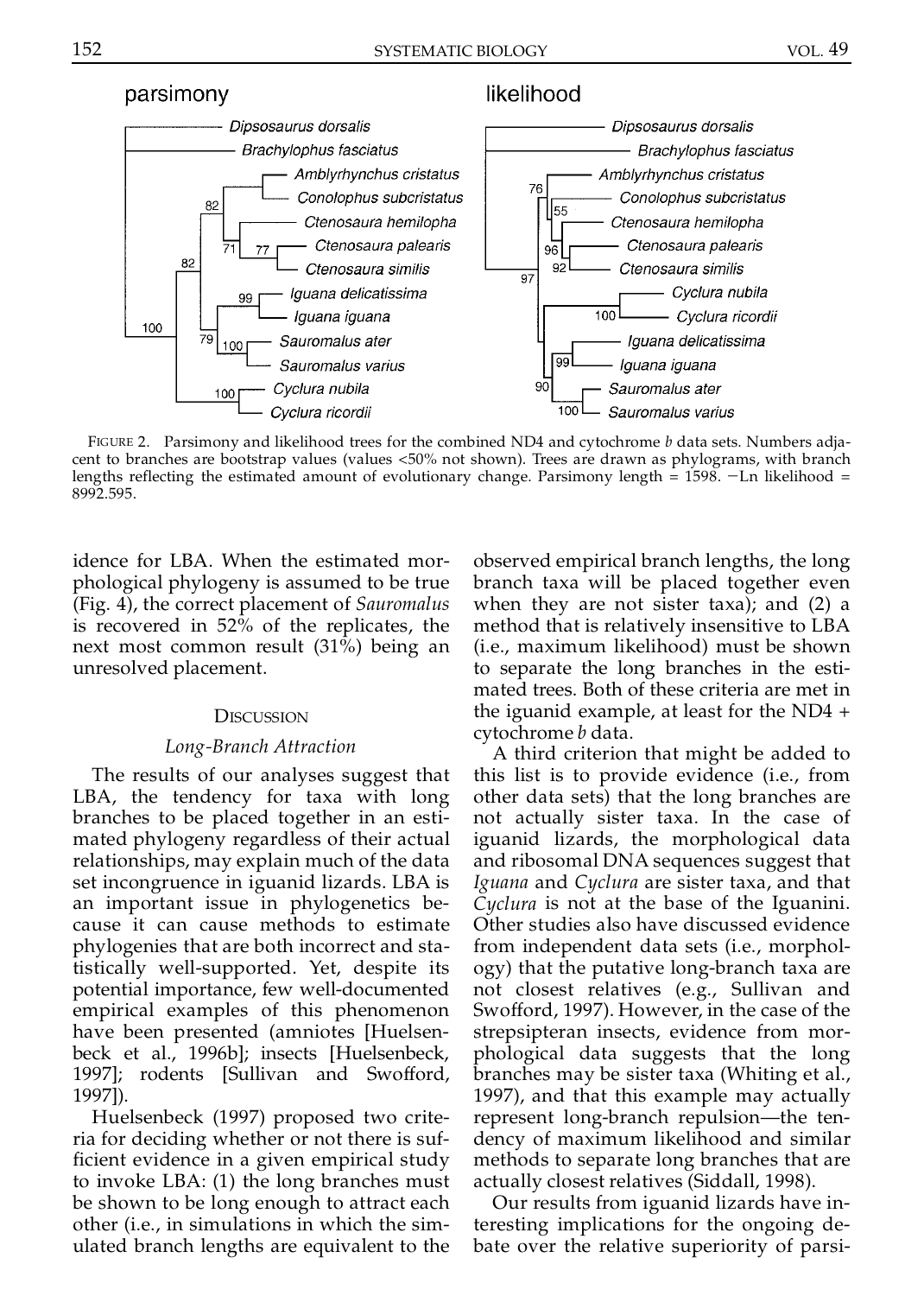

FIGURE 3. Results of a parametric simulation of a potential long-branch problem in the combined proteincoding genes (ND4 + cytochrome *b*) for iguanid lizards. Two trees were simulated, one in which *Cyclura* and *Iguana* are sister taxa, the other in which *Cyclura* is the basal member of the Iguanini. The trees are the true phylogenies in each set of simulations, and the branch lengths were estimated using likelihood (the length of the *Iguana* + *Cyclura* clade has been lengthened slightly for illustrative purposes). The graphs show how often each placement of *Cyclura* (A–D) is supported by a given method in the 100 replicated data sets. E indicates alternative placements and unresolved relationships.

mony and likelihood methods and the effects of long branches on these methods (Huelsenbeck, 1995, 1997, 1998; Yang, 1996; Siddall, 1998). Recent simulation studies have shown that (1) likelihood should estimate the correct tree under conditions where parsimony is subject to LBA, as long as there are sufficient characters and an adequate fit between the observed data and the model of evolution assumed by the likelihood method (e.g., Huelsenbeck, 1995; Yang, 1996), (2) maximum likelihood may estimate the incorrect tree if the taxa with long branches are actually each others' closest relatives (Yang, 1996; Huelsenbeck, 1998; Siddall, 1998). In our study, maximum

likelihood analyses do not recover the presumably correct *Cyclura* + *Iguana* clade in separate or combined analyses of the protein-coding genes, suggesting that too few characters have been sampled or that the fit is inadequate between the evolutionary processes assumed by the likelihood methods and the actual processes of character evolution in these data. In the parametric simulations of the combined ND4 and cytochrome *b* data, likelihood recovers the correct (simulated) *Iguana* + *Cyclura* clade in 25% of the replicates, about as often as the two other frequently supported resolutions. Because there is a perfect fit in these analyses between the simulated model of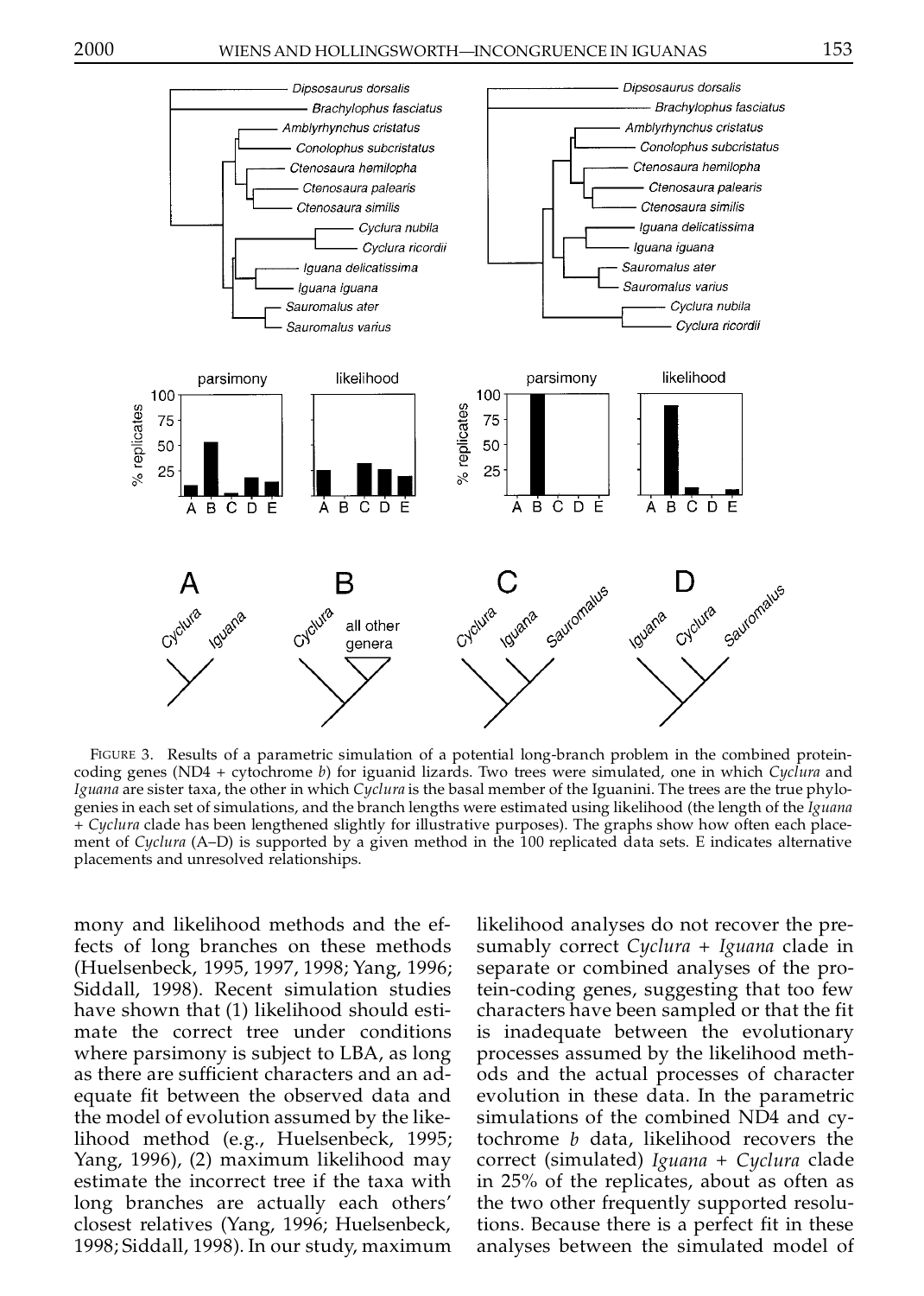

FIGURE 4. Results of a parametric simulation of a potential long-branch problem in the morphological data for iguanid lizards. Two trees were simulated, one in which *Sauromalus* is in a clade with *Cyclura* and *Iguana,* the other in which *Sauromalus* is in a clade with the Galápagos iguanas. The trees shown are the model (true) phylogenies in each set of simulations, with branch lengths estimated by using parsimony. The graphs show how often each placement of *Sauromalus* (A–B) is supported by parsimony in the 100 replicated data sets. C indicates unre solved relationships, and D represents assorted alternative resolutions.

evolution and the model assumed by maximum likelihood, inadequate sampling of characters may be the problem. When the simulated phylogeny has *Cyclura* as basal (and there is potential for long-branch repulsion), maximum likelihood recovers the correct phylogeny in 88% of the replicates. Thus, the simulated phylogenies show that for this data set and branch lengths, there is relatively strong evidence for LBA and weak evidence for long-branch repulsion.

Our study also suggests that long branch problems may be missed entirely if only parsimony is used to infer branch lengths

(e.g., Huelsenbeck, 1998). Although the *Cyclura* ancestor is the longest internal branch within the Iguanini, as determined from both parsimony and likelihood analyses for the combined ND4-cytochrome *b* data sets (Fig. 2), there is a clear disparity in the relative length of this branch estimated by the two methods. When branch lengths are estimated by parsimony, the *Cyclura* branch is 1.6 times longer than the next longest internal branch within the Iguanini, and 2.2 times longer than the average length of the other internal branches. For likelihood, the *Cyclura* branch is 3.7 times longer than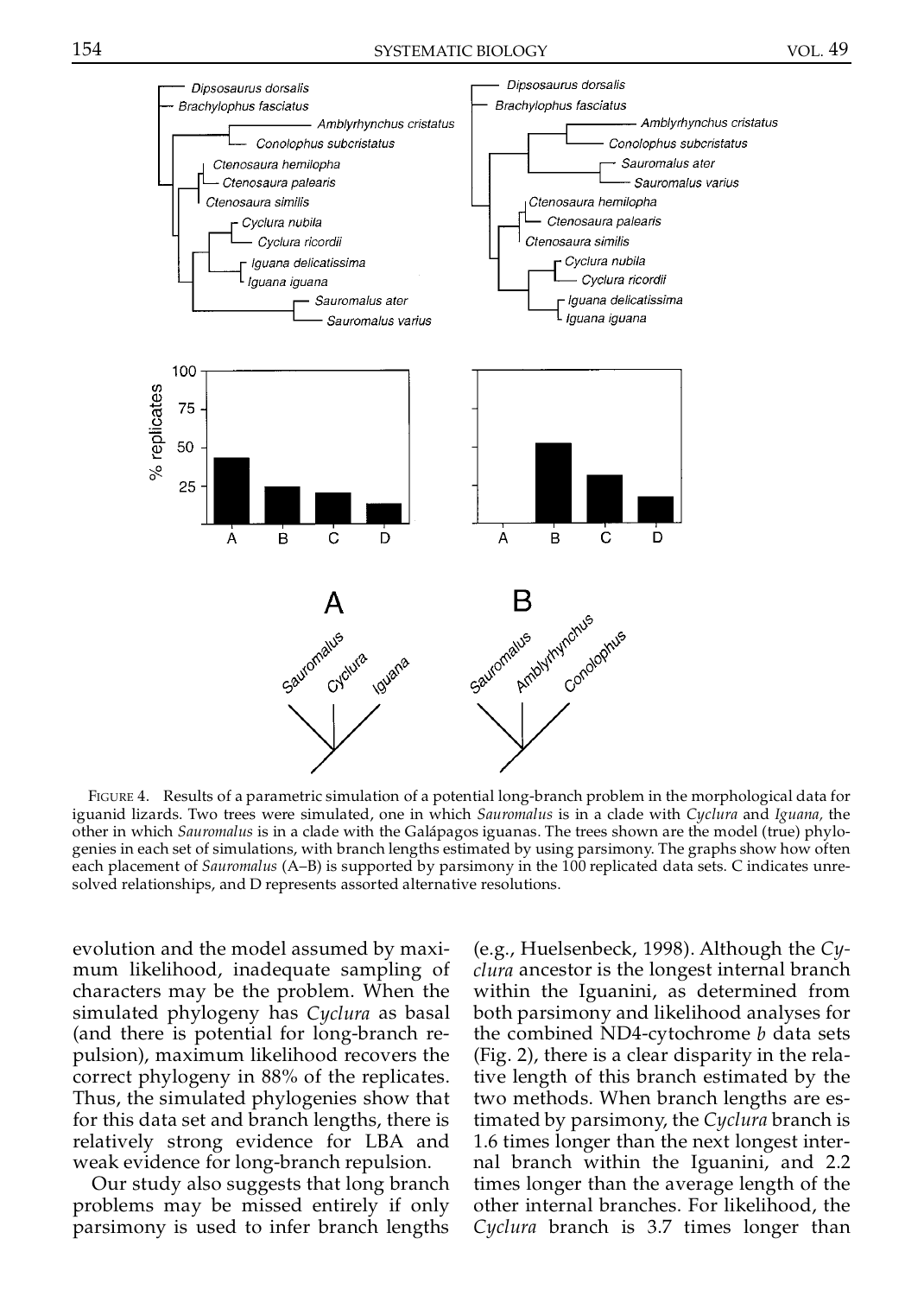the next longest internal branch, and 6.2 times longer than the average length of the other internal branches. Although we do not know what the "correct" lengths are, the tendency for parsimony to underestimate branch lengths is well known (Swofford et al., 1996). Simulation results have now shown that long branches can be problematic for both parsimony and likelihood and will cause both methods to fail under some conditions. Consequently, it is crucial to at least be able to detect long branches and the use of parsimony alone increases the risk of overlooking long branches and the possible failure of either method.

Finally, our study suggests the possibility that LBA may occur in morphological data sets as well; previous examples have involved only molecular data. Unfortunately, the analysis of this phenomenon in morphological data is hampered by uncertainty in estimating branch lengths; the use of parsimony may underestimate branch lengths (i.e., because multiple hits are not accounted for), and the frequent exclusion of invariant and autapomorphic characters by morphologists may also cause branch lengths to be over- or underestimated. Likelihood methods for morphological data are limited. Felsenstein's (1981) continuous maximum likelihood method can be effective on morphological data sets consisting of qualitative characters treated as frequencies (Wiens, 1998a), but current versions of the program CONTML do not allow characters with missing data to be used (a serious problem in many data sets, including that of Hollingsworth, 1998). Finally, use of purely stochastic models for morphology may be inappropriate. For example, many of the unique characters associated with *Sauromalus* and *Amblyrhynchus* may be adaptations to their unusual habitats (rock crevices and rocky seashores), which would indicate that selection is at least partly responsible for the accelerated change in these lineages (de Queiroz, 1987).

## *Other Potential Sources of Conflict*

We acknowledge that LBA is only one of many possible explanations for the incongruence between the molecular and morphological phylogenies of iguanid lizards. Sites et al. (1996) considered three other explanations: (1) mismatch between the gene phylogeny and species phylogeny, (2) saturation in the DNA sequence data, and (3) misdiagnosis of morphological characters. The presence of the *Iguana–Cyclura* clade (albeit weakly supported) in the parsimony trees from the ribosomal genes provides at least some evidence against a mismatch between the gene and species phylogeny involving all three linked mitochondrial genes. Sites et al. (1996) ruled out character saturation as a potential source of error, and character misdiagnosis should be a source of random error rather than systematic error (i.e., the conflicting clades in the morphological tree should therefore not have the high bootstrap values that they do). Another possible source of systematic error would be nonindependence of some of the morphological characters (e.g., Emerson and Hastings, 1998); yet, both the *Iguana– Cyclura* clade and the *Sauromalus*–Galápagos iguana clade are supported by diverse skeletal and external characters (Hollingsworth, 1998), none of which seem obviously nonindependent. Given these arguments, we favor LBA as an explanation for the incongruence in iguanid lizards, at least in the protein-coding genes.

## *Implications for Conflicting Data Sets*

Our results from iguanid lizards have implications for another major debate in phylogenetics: combined versus separate analysis of diverse data sets (see reviews by de Queiroz et al., 1995; Huelsenbeck et al., 1996a). If one accepts our hypothesis that the protein-coding genes have been misled in their placement of the genus *Cyclura* by LBA, then clearly the combined analysis of all data sets (molecular and morphological) has also been misled. This is a disturbing result, in that the combined analysis includes four seemingly independent data sets (although three of these are admittedly linked) and the combined data tree appears to be well-supported at the generic level (i.e., bootstrap values close to or above 70%). The basis for this problematic result appears to be that the source of error (LBA) affects two of the data sets in a similar way, and these two data sets contain more than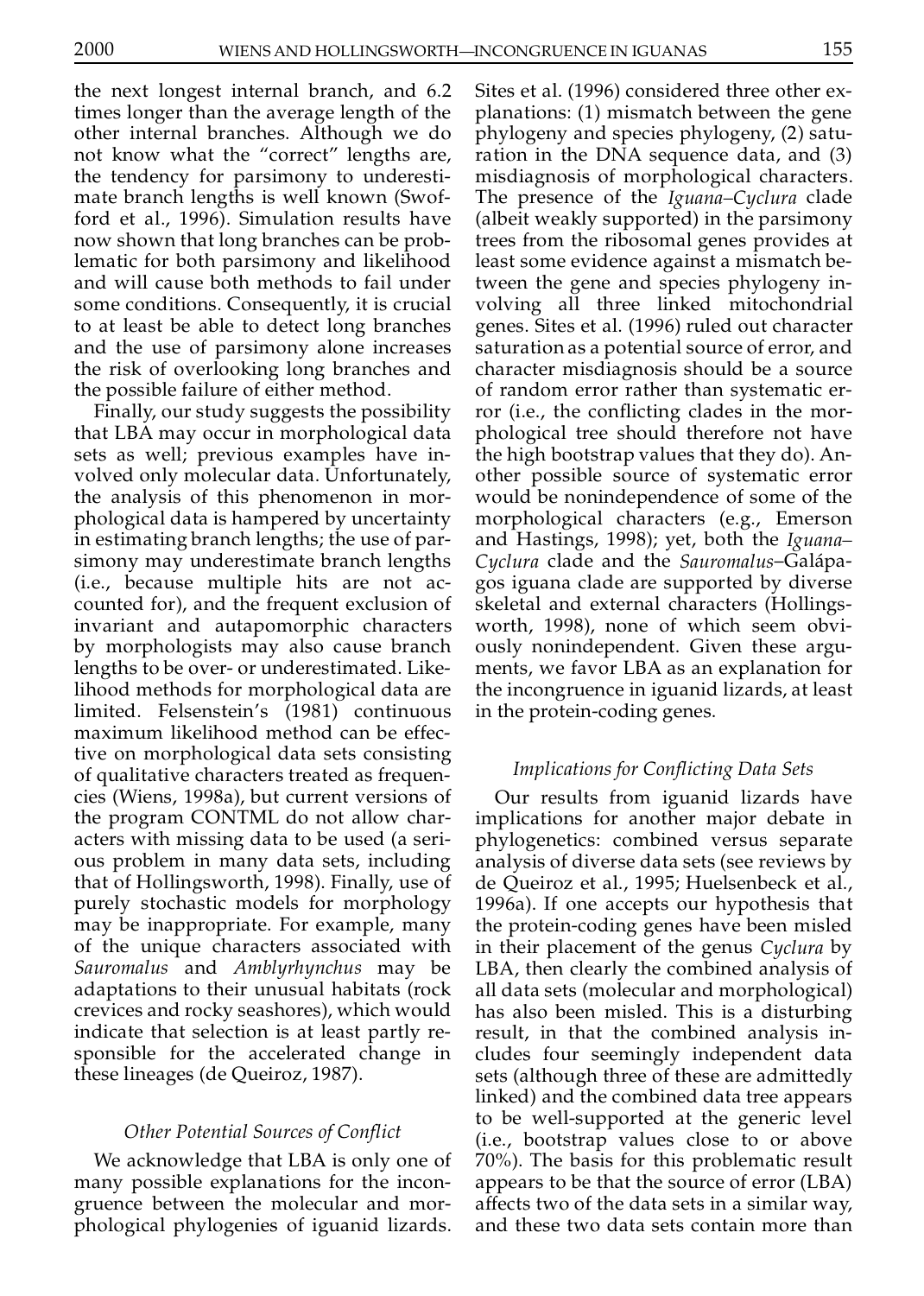two-thirds of the parsimony-informative characters in the combined data. In summary, these results strongly argue against assuming that the combined data tree is always the best estimate of phylogeny and argue in favor of examining trees from the separately analyzed data sets for potential sources of error. However, the combined-data tree for iguanids may still be more accurate overall than any of the trees from the separate analyses, especially given the possibility of systematic error in both molecules and morphology (see Wiens,

1998d). Our study also shows that real conflict between data sets may be hidden by insufficient character sampling. In the analyses of Sites et al. (1996) the tree based on the reanalysis of the morphological data of de Queiroz (1987) was poorly resolved and poorly supported (e.g., the *Cyclura–Iguana* clade was not even resolved), and the morphological data could not reject the molecular (ND4) tree by the WSR test (although the ND4 data rejected the morphology tree). In the present study, the morphological tree, which is based on the same characters as de Queiroz (1987) plus additional characters, is relatively well resolved, well supported, and significantly in conflict with the trees from molecular data. This example is a useful reminder that differences between trees from different data sets involving weakly supported clades merely indicate the failure to find significant conflict (a negative result). This is an important idea because many methodologies for dealing with diverse data sets implicitly assume that the absence of statistically significant conflict indicates congruence (e.g., Bull et al., 1993; de Queiroz, 1993; Wiens, 1998d). One way to deal with this issue might be to use parametric simulations to test the power of the incongruence tests for a given case study in which data sets produce different topologies but are not significantly in conflict according to a statistical test. By simulating data sets with the same number of characters and same model of evolution as the observed data sets, but with different underlying topologies, one could evaluate whether or not the incongruence test would be able to detect actual differences if they existed.

## *Rates of Molecular and Morphological Evolution*

It is clear that rates of molecular and morphological evolution are decoupled in iguanid lizards, at least in some lineages. There seems to have been accelerated molecular evolution in the protein-coding genes ND4 and cytochrome *b* associated with the genus *Cyclura,* whereas there has been accelerated morphological evolution on the branches associated with *Sauromalus* and the Galápagos iguanas. The decoupling of molecular and morphological evolution in these lineages is interesting in light of a recent review (Omland, 1997), which found rates of change to be generally correlated between these types of data.

The cause of the increased rate of change in the protein-coding genes is unclear. Because cytochrome *b* and ND4 are widely used to infer phylogenies at various hierarchical levels, the possibility that they may give positively misleading results for unknown reasons is of particular concern and should be investigated further. Given this, we urge caution in estimating phylogenies based only on these genes, especially when they conflict with other lines of evidence. Meyer (1994) noted that cytochrome *b* may evolve at unequal rates among distantly related lineages (although he too lacked an explanation as to why this was the case) and that this tendency made the usefulness of the gene problematic at higher taxonomic levels. Our results suggest that this problem may apply to analyses of genera within a single family.

The accelerated rate of change in the morphological characters in *Sauromalus* and the Galápagos iguanas may be associated with adaptations to unusual ways of life. *Sauromalus* are highly specialized rockcrevice dwellers, and *Amblyrhynchus* is the only marine lizard (but is also a rock dweller). de Queiroz (1987) suggested that adaptation was involved in many of the unique morphological features in these two genera.

## *What is the Best Estimate of Iguanid Lizard Phylogeny?*

Because of extensive conflicts between the data sets, we argue that the best esti-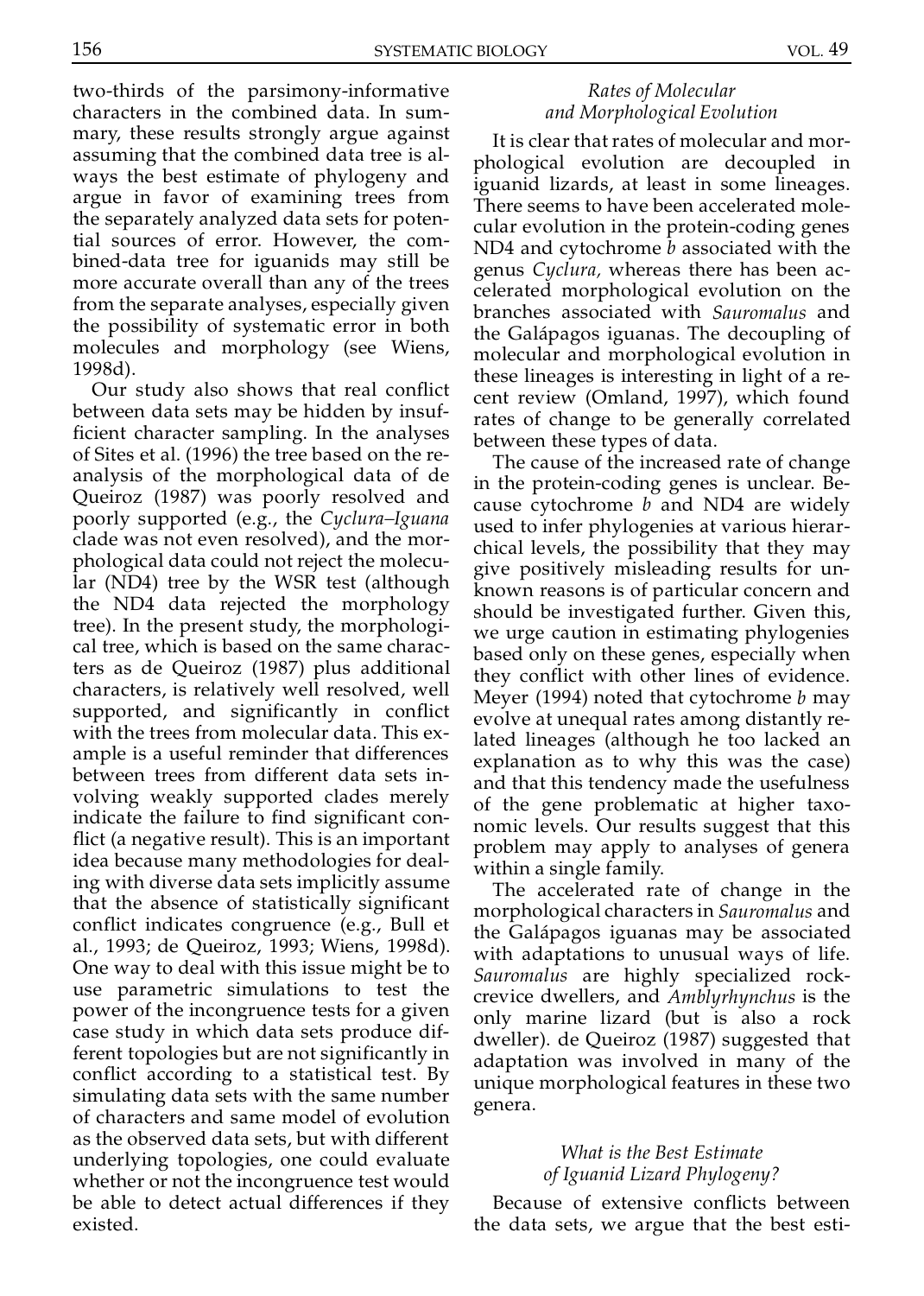

FIGURE 5. Our preferred hypothesis of intergeneric relationships of iguanid lizards. The dashed branch indicates our uncertainty about the phylogenetic placement of *Sauromalus.*

mate of iguanid phylogeny is not represented among any of the trees from the separate or combined analyses (Fig. 5). We hypothesize that the placement of *Cyclura* as basal by the ND4 and cytochrome *b* data sets is erroneous, and that *Cyclura* is instead the sister taxon of *Iguana.* The placement of *Ctenosaura* with the Galápagos iguanas is supported by separate analyses of all three molecular data sets and by the combined molecular and morphological data. The morphological data in this analysis place *Ctenosaura* as the sister taxon of the *Iguana* + *Cyclura* clade, but this is only weakly supported (bootstrap <50%). We tentatively consider the conflict between the molecular and morphological positions of *Ctenosaura* to be the result of stochastic error in the morphological data (e.g., insufficient sampling of characters), and favor placement of *Ctenosaura* with the Galápagos iguanas. The position of *Sauromalus* is less clear. All three molecular data sets agree that *Sauromalus* is associated with *Iguana* or *Cyclura,* or both, and this placement is also supported by the combined analysis. The morphological data strongly support a clade containing *Sauromalus* and the Galápagos iguanas. Although the latter association could be due to convergence or LBA, it is also possible that some unknown source of error affects the linked mitochondrial data sets. We believe that the current evidence is insufficient to rule out either the molecular or morphological placement of *Sauromalus* but think that its position with *Iguana* and *Cyclura* is most likely correct. Additional, unlinked data sets (such as nuclear gene sequences) should provide further insight into all of these problems. Furthermore, increased sampling of species within *Cyclura* for the ND4 and cytochrome *b* genes might break up the long branch associated with this genus and improve the estimate of iguanid phylogeny provided by these data sets.

#### **ACKNOWLEDGMENTS**

We are grateful to Jack Sites (and his collaborators), Ken Petren, Ted Case, and Kornelia Rassmann for collecting the molecular data that made our study possible and for providing us with data files and other relevant information. We are especially grateful to John Huelsenbeck for running his Siminator program for our study. We thank Tod Reeder, Cliff Cunningham, and Phil Chu for valuable advice on DNA sequence alignment, the ILD test, and the WSR test, respectively. We thank David Swofford for permission to analyze our data and publish our results by using a test ver sion of his PAUP\* program. Larry Buckley, Alan de Queiroz, Richard Etheridge, Brad Livezey, Richard Olmstead, Maria Servedio, Jack Sites, and an anony mous reviewer gave useful comments on various drafts of the manuscript.

#### **REFERENCES**

- BAKER, R. H., X. YU, AND R. DESALLE. 1998. Assessing the relative contribution of molecular and morphological characters in simultaneous analysis trees. [Mol. Phylogenet. Evol. 9:427–436.](http://www.ingentaconnect.com/content/external-references?article=/1055-7903^28^299L.427[aid=762044,csa=1055-7903^26vol=9^26iss=3^26firstpage=427,nlm=9667991])
- BULL, J. J., J. P. HUELSENBECK, C. W. CUNNINGHAM, D. L. SWOFFORD, AND P. J. WADDELL. 1993. Partitioning and combining data in phylogenetic analysis. [Syst.](http://www.ingentaconnect.com/content/external-references?article=/1063-5157^28^2942L.384[aid=523819]) [Biol. 42:384–497.](http://www.ingentaconnect.com/content/external-references?article=/1063-5157^28^2942L.384[aid=523819])
- BURGHARDT, G. M., AND A. S. RAND (eds.). 1982. Igua nas of the world: Their behavior, ecology, and con servation. Noyes Publications, Park Ridge, New Jersey.
- CHIPPINDALE, P. T., AND J. J. WIENS. 1994. Weighting, partitioning, and combining characters in phylogenetic analysis. [Syst. Biol. 43:278–287.](http://www.ingentaconnect.com/content/external-references?article=/1063-5157^28^2943L.278[aid=760270])
- CUNNINGHAM, C. W. 1997. Can three incongruence tests predict when data should be combined? Mol. Biol. Evol. 14:733–740.
- DE QUEIROZ, A. 1993. For consensus (sometimes). [Syst. Biol. 42:368–372.](http://www.ingentaconnect.com/content/external-references?article=/1063-5157^28^2942L.368[aid=760373])
- DE QUEIROZ, A., M. J. DONOGHUE, AND J. KIM. 1995. Separate versus combined analysis of phylogenetic evidence. [Annu. Rev. Ecol. Syst. 26:657–681.](http://www.ingentaconnect.com/content/external-references?article=/0066-4162^28^2926L.657[aid=28438])
- DE QUEIROZ, K. 1987. Phylogenetic systematics of iguanine lizards. A comparative osteological study. Univ. Calif. Publ. Zool. 118:1–203.
- DONOGHUE, M. J., AND M. J. SANDERSON. 1992. The suitability of molecular and morphological evidence in reconstructing plant phylogeny. Pages 340–368 *in* Molecular systematics in plants (P. S. Soltis, D. E. Soltis, and J. J. Doyle, eds.). Chapman and Hall, New York.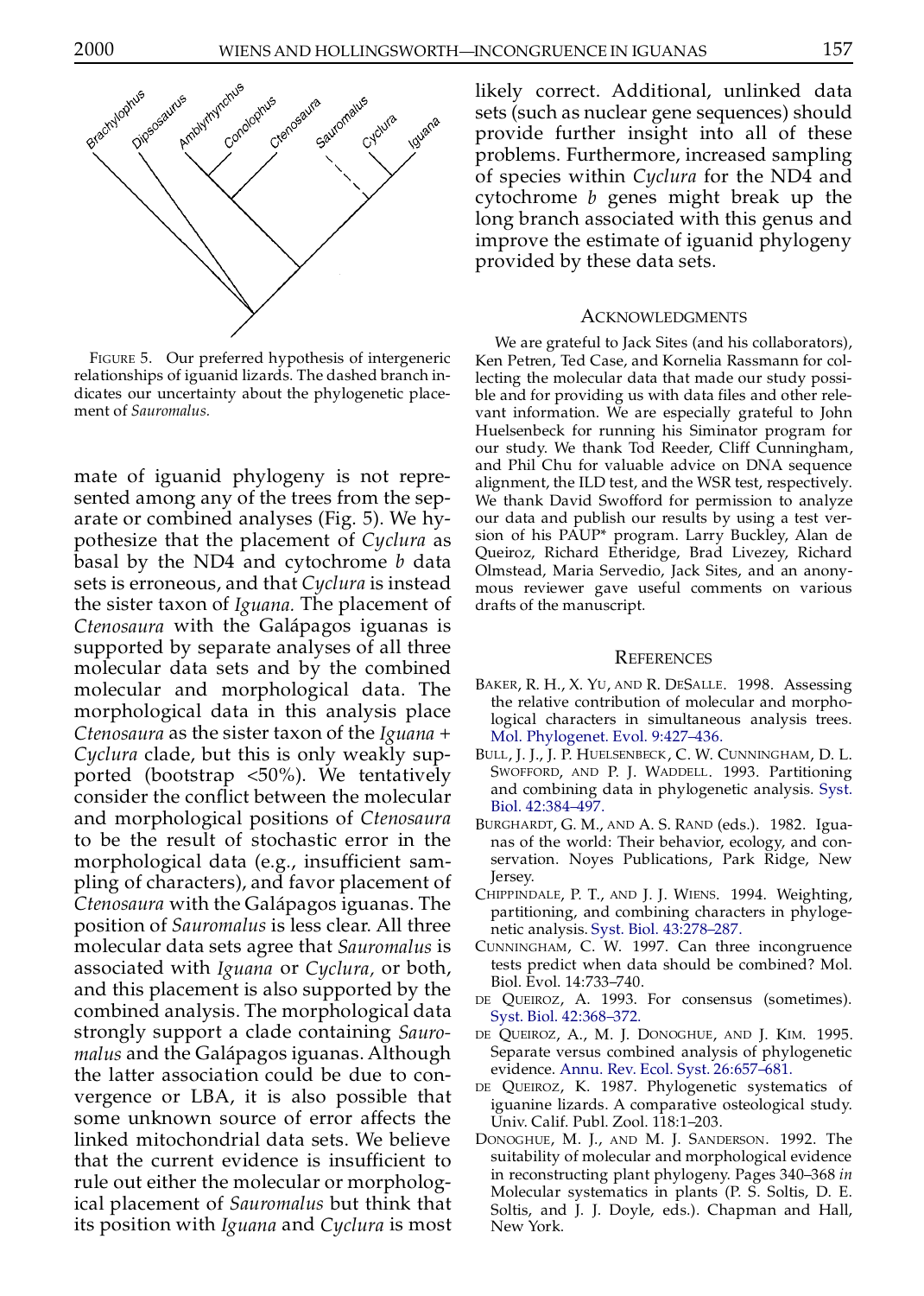- EMERSON, S. B., AND P. A. HASTINGS. 1998. Morphological correlations in evolution: Consequences for phylogenetic analysis. [Q. Rev. Biol. 73:141–162.](http://www.ingentaconnect.com/content/external-references?article=/0033-5770^28^2973L.141[aid=760983])
- ETHERIDGE, R., AND K. DE QUEIROZ. 1988. A phylogeny of Iguanidae. Pages 283–368 *in* Phylogenetic relationships of the lizard families: Essays commemo rating Charles L. Camp (R. Estes and G. Pregill, eds.). Stanford University Press, Stanford, California.
- FARRIS, J. S., M. KALLERSJO, A. G. KLUGE, AND C. BULT. 1994. Testing significance of incongruence. [Cladis](http://www.ingentaconnect.com/content/external-references?article=/0748-3007^28^2910L.315[aid=523824])[tics 10:315–319.](http://www.ingentaconnect.com/content/external-references?article=/0748-3007^28^2910L.315[aid=523824])
- FELSENSTEIN, J. 1978. Cases in which parsimony or compatibility methods will be positively misleading. [Syst. Zool. 27:401–410.](http://www.ingentaconnect.com/content/external-references?article=/0039-7989^28^2927L.401[aid=35674])
- FELSENSTEIN, J. 1981. Evolutionary trees from gene frequencies and quantitative characters: Finding maximum likelihood estimates. [Evolution 35:1229–](http://www.ingentaconnect.com/content/external-references?article=/0014-3820^28^2935L.1229[aid=193304]) [1242.](http://www.ingentaconnect.com/content/external-references?article=/0737-4038^28^2912L.546[aid=760092,nlm=7659011])
- FELSENSTEIN, J. 1985a. Confidence limits on phylogenies: An approach using the bootstrap. [Evolution](http://www.ingentaconnect.com/content/external-references?article=/0014-3820^28^2939L.783[aid=28361]) [39:783–791.](http://www.ingentaconnect.com/content/external-references?article=/0014-3820^28^2939L.783[aid=28361])
- FELSENSTEIN, J. 1985b. Confidence limits on phylogenies with a molecular clock. Syst. Zool. 34:152–161.
- FROST, D. R., AND R. ETHERIDGE. 1989. A phylogenetic analysis and taxonomy of iguanian lizards (Reptilia: Squamata). Misc. Publ. Mus. Nat. Hist. Univ. Kansas 81:1–65.
- GRAYBEAL, A. 1998. Is it better to add taxa or characters to a difficult phylogenetic problem? [Syst. Biol.](http://www.ingentaconnect.com/content/external-references?article=/1063-5157^28^2947L.9[aid=527197,cw=1]) [47:9–17.](http://www.ingentaconnect.com/content/external-references?article=/1063-5157^28^2947L.9[aid=527197,cw=1])
- GU, X., Y.-X. FU, AND W.-H. LI. 1995. Maximum likelihood estimation of the heterogeneity of substitution rate among nucleotide sites. [Mol. Biol. Evol. 12:546–](http://www.ingentaconnect.com/content/external-references?article=/0737-4038^28^2912L.546[aid=760092,nlm=7659011]) [557.](http://www.ingentaconnect.com/content/external-references?article=/0737-4038^28^2912L.546[aid=760092,nlm=7659011])
- HASEGAWA, M., H. KISHINO, AND T. YANO. 1985. Dating the human–ape split by a molecular clock of mitochondrial DNA. [J. Mol. Evol. 22:160–174.](http://www.ingentaconnect.com/content/external-references?article=/0022-2844^28^2922L.160[aid=192889,nlm=3934395])
- HEDGES, S. B., AND MAXSON, L. R. 1996. Re: Molecules and morphology in amniote phylogeny[. Mol. Phylo](http://www.ingentaconnect.com/content/external-references?article=/1055-7903^28^296L.312[aid=762046,csa=1055-7903^26vol=6^26iss=2^26firstpage=312,nlm=8899731])[genet. Evol. 6:312–314.](http://www.ingentaconnect.com/content/external-references?article=/1055-7903^28^296L.312[aid=762046,csa=1055-7903^26vol=6^26iss=2^26firstpage=312,nlm=8899731])
- HILLIS, D. M. 1987. Molecular versus morphological approaches to systematics. [Annu. Rev. Ecol. Syst.](http://www.ingentaconnect.com/content/external-references?article=/0066-4162^28^2918L.23[aid=599648]) [18:23–42.](http://www.ingentaconnect.com/content/external-references?article=/0066-4162^28^2918L.23[aid=599648])
- HILLIS, D. M. 1998. Taxonomic sampling, phylogenetic accuracy, and investigator bias. [Syst. Biol. 47:](http://www.ingentaconnect.com/content/external-references?article=/1063-5157^28^2947L.3[aid=761148,cw=1]) [3–8.](http://www.ingentaconnect.com/content/external-references?article=/1063-5157^28^2947L.3[aid=761148,cw=1])
- HILLIS, D. M., AND J. J. BULL. 1993. An empirical test of bootstrapping as a method for assessing confidence in phylogenetic analysis. [Syst. Biol. 42:182–](http://www.ingentaconnect.com/content/external-references?article=/1063-5157^28^2942L.182[aid=28364]) [192.](http://www.ingentaconnect.com/content/external-references?article=/1063-5157^28^2942L.182[aid=28364])
- HOLLINGSWORTH, B. D. 1998. The systematics of chuckwallas (*Sauromalus*) with a phylogenetic analysis of other iguanid lizards. [Herpetol. Monogr.](http://www.ingentaconnect.com/content/external-references?article=/0733-1347^28^2912L.38[aid=525913]) [12:38–191.](http://www.ingentaconnect.com/content/external-references?article=/0733-1347^28^2912L.38[aid=525913])
- HUELSENBECK, J. P. 1995. Performance of phylogenetic methods in simulation. [Syst. Biol. 44:17–48.](http://www.ingentaconnect.com/content/external-references?article=/1063-5157^28^2944L.17[aid=193067])
- HUELSENBECK , J. P. 1997. Is the Felsenstein Zone a fly trap? [Syst. Biol. 46:69–74.](http://www.ingentaconnect.com/content/external-references?article=/1063-5157^28^2946L.69[aid=35679])
- HUELSENBECK , J. P. 1998. Systematic bias in phylogenetic analysis: Is the Strepsiptera problem solved? [Syst. Biol. 47:519–537.](http://www.ingentaconnect.com/content/external-references?article=/1063-5157^28^2947L.519[aid=761855,cw=1])
- HUELSENBECK , J. P., AND J. J. BULL. 1996. A likelihood ratio test to detect conflicting phylogenetic signal. [Syst. Biol. 45:92–98.](http://www.ingentaconnect.com/content/external-references?article=/1063-5157^28^2945L.92[aid=529942])
- HUELSENBECK , J. P., J. J. BULL, AND C. W. CUNNINGHAM. 1996a. Combining data in phylogenetic analysis. [Trends Ecol. Evol. 11:152–158.](http://www.ingentaconnect.com/content/external-references?article=/0169-5347^28^2911L.152[aid=524389,csa=0169-5347^26vol=11^26iss=4^26firstpage=152])
- HUELSENBECK , J. P., AND K. A. CRANDALL. 1997. Phylogeny estimation and hypothesis testing using maximum likelihood. [Annu. Rev. Ecol. Syst. 28:437–](http://www.ingentaconnect.com/content/external-references?article=/0066-4162^28^2928L.437[aid=524740]) [466.](http://www.ingentaconnect.com/content/external-references?article=/0066-4162^28^2928L.437[aid=524740])
- HUELSENBECK , J. P., D. M. HILLIS, AND R. JONES. 1996b. Parametric bootstrapping in molecular phylogenetics: Application and performance. Pages 19–45 *in* Molecular zoology: Advances, strategies, and protocols (J. D. Ferraris and S. R. Palumbi, eds.). Wiley-Liss, New York.
- JUKES, T. H., AND C. R. CANTOR. 1969. Evolution of protein molecules. Pages 21–132 *in* Mammalian protein metabolism (H. N. Munro, ed.). Academic Press, New York.
- KIMURA, M. 1980. A simple method for estimating evolutionary rate of base substitutions through com parative studies of nucleotide sequences. [J. Mol.](http://www.ingentaconnect.com/content/external-references?article=/0022-2844^28^2916L.111[aid=33395,nlm=7463489]) [Evol. 16:111–120.](http://www.ingentaconnect.com/content/external-references?article=/0022-2844^28^2916L.111[aid=33395,nlm=7463489])
- KJER, K. M. 1995. Use of rRNA secondary structure in phylogenetic studies to identify homologous positions: An example of alignment and data presentation from frogs. [Mol. Phylogenet. Evol. 4:314–330.](http://www.ingentaconnect.com/content/external-references?article=/1055-7903^28^294L.314[aid=525455,csa=1055-7903^26vol=4^26iss=3^26firstpage=314,nlm=8845967])
- KLUGE, A. G., AND A. J. WOLF. 1993. Cladistics: What's in a word? [Cladistics 9:183–199.](http://www.ingentaconnect.com/content/external-references?article=/0748-3007^28^299L.183[aid=28433])
- LARSON, A. 1994. The comparison of molecular and morphological data in phylogenetic systematics. Pages 371–390 *in* Molecular ecology and evolution: Approaches and applications (B. Schierwater, B. Streit, G. P. Wagner, and R. DeSalle, eds.). Birkauser Verlag, Basel, Switzerland.
- MADDISON, W. P., AND D. R. MADDISON. 1992. Mac-Clade Ver. 3.0. Analysis of phylogeny and character evolution. Sinauer, Sunderland.
- MEYER, A. 1994. Shortcomings of the cytochrome *b* gene as a molecular marker. [Trends Ecol. Evol. 9:](http://www.ingentaconnect.com/content/external-references?article=/0169-5347^28^299L.278[aid=523829]) [278–280.](http://www.ingentaconnect.com/content/external-references?article=/0169-5347^28^299L.278[aid=523829])
- MICKEVICH, M. F., AND J. S. FARRIS. 1981. The implications of congruence in *Menidia.* [Syst. Zool. 30:351–](http://www.ingentaconnect.com/content/external-references?article=/0039-7989^28^2930L.351[aid=526045]) [370.](http://www.ingentaconnect.com/content/external-references?article=/0039-7989^28^2930L.351[aid=526045])
- MIYAMOTO, M. 1996. A congruence study of the molecular and morphological data for eutherian mam mals. [Mol. Phylogenet. Evol. 6:373–390.](http://www.ingentaconnect.com/content/external-references?article=/1055-7903^28^296L.373[aid=760488,csa=1055-7903^26vol=6^26iss=3^26firstpage=373,nlm=8975693])
- NORELL, M. A., AND K. DE QUEIROZ. 1991. The earliest iguanine lizard (Reptilia; Squamata) and its bearing on iguanine phylogeny. Am. Mus. Novit. 2997: 1–16.
- NORMARK, B. B., AND A. A. LANTERI. 1998. Incongru ence between morphology and mitochondrial-DNA characters suggests hybrid origins of parthenogenetic weevil lineages (genus *Aramigus*). [Syst. Biol. 47:](http://www.ingentaconnect.com/content/external-references?article=/1063-5157^28^2947L.475[aid=761227,cw=1]) [475–494.](http://www.ingentaconnect.com/content/external-references?article=/1063-5157^28^2947L.475[aid=761227,cw=1])
- OMLAND, K. E. 1997. Correlated rates of molecular and morphological evolution. [Evolution 51:1381–](http://www.ingentaconnect.com/content/external-references?article=/0014-3820^28^2951L.1381[aid=527035,csa=0014-3820^26vol=51^26iss=5^26firstpage=1381]) [1393.](http://www.ingentaconnect.com/content/external-references?article=/0014-3820^28^2951L.1381[aid=527035,csa=0014-3820^26vol=51^26iss=5^26firstpage=1381])
- PATTERSON, C., D. M. WILLIAMS, AND C. J. HUMPHRIES. 1993. Congruence between molecular and morphological phylogenies. [Annu. Rev. Ecol. Syst. 24:153–](http://www.ingentaconnect.com/content/external-references?article=/0066-4162^28^2924L.153[aid=760063]) [188.](http://www.ingentaconnect.com/content/external-references?article=/0066-4162^28^2924L.153[aid=760063])
- PETREN, K., AND T. J. CASE. 1997. A phylogenetic analysis of body size evolution and biogeography in chuckwallas (*Sauromalus*) and other iguanines. [Evo](http://www.ingentaconnect.com/content/external-references?article=/0014-3820^28^2951L.206[aid=761188,csa=0014-3820^26vol=51^26iss=1^26firstpage=206])[lution 51:206–219.](http://www.ingentaconnect.com/content/external-references?article=/0014-3820^28^2951L.206[aid=761188,csa=0014-3820^26vol=51^26iss=1^26firstpage=206])
- POE, S. 1996. Data set incongruence and the phylogeny of crocodilians. Syst. Biol. 45:393–414.
- RASSMANN, K. 1997. Evolutionary age of the Galápagos iguanas predates the age of the present Galápagos islands. [Mol. Phylogenet. Evol. 7:158–172.](http://www.ingentaconnect.com/content/external-references?article=/1055-7903^28^297L.158[aid=761638,csa=1055-7903^26vol=7^26iss=2^26firstpage=158,nlm=9126557])